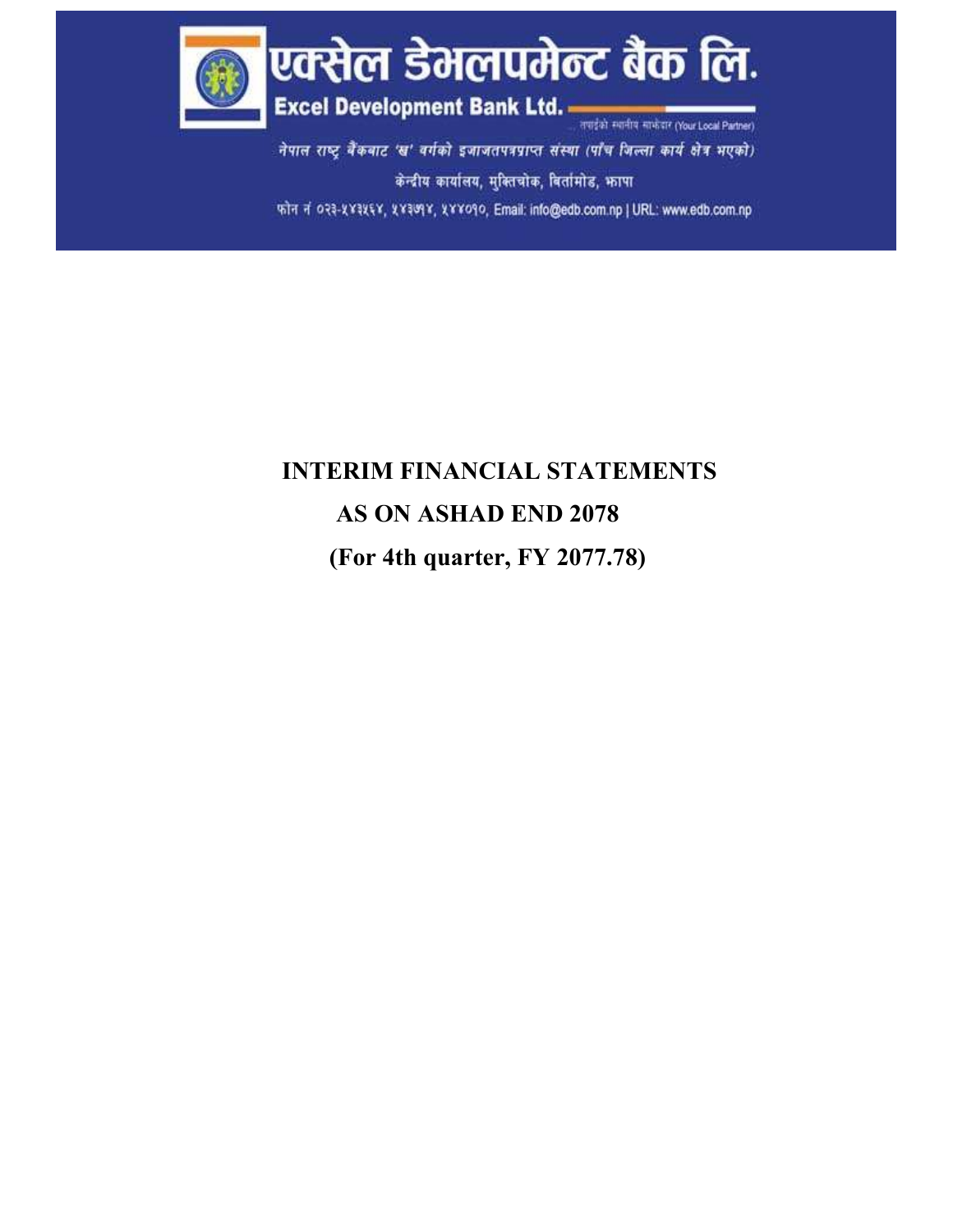#### Excel Development Bank Limited Condensed Statement of Financial Position As at quarter end 31 Ashad 2078 (15 July, 2021)

|                                                    |                            | <b>Figures in NPR</b>                             |
|----------------------------------------------------|----------------------------|---------------------------------------------------|
| <b>Particulars</b>                                 | <b>This Quarter Ending</b> | <b>Immediately Previous Year</b><br><b>Ending</b> |
| <b>Assets</b>                                      |                            |                                                   |
| Cash and Cash Equivalents                          | 2,486,162,206.70           | 2,748,720,037.09                                  |
| Due from Nepal Rastra Bank                         | 284,576,630.40             | 320,938,724.18                                    |
| Placement with Bank and Financial Institutions     |                            |                                                   |
| Derivative Financial Instruments                   |                            |                                                   |
| <b>Other Trading Assets</b>                        | 540,000,000.00             |                                                   |
| Loans and Advances to BFIs                         | 178, 131, 432. 01          |                                                   |
| Loans and Advances to Customers                    | 9,201,414,864.38           | 7,809,149,050.16                                  |
| <b>Investment Securities</b>                       | 308,933,567.62             | 183,263,328.01                                    |
| <b>Current Tax Assets</b>                          | 21,698,497.74              | 21,402,104.06                                     |
| <b>Investment</b> in Subsidiaries                  |                            |                                                   |
| <b>Investment</b> in Associates                    |                            |                                                   |
| <b>Investment Property</b>                         |                            |                                                   |
| Property and Equipment                             | 251,194,730.35             | 235,547,655.98                                    |
| Goodwill and Intangible Assets                     | 3, 191, 255.58             | 1,365,598.39                                      |
| Deferred Tax Assets                                |                            | 4,811,594.67                                      |
| <b>Other Assets</b>                                | 89,736,404.33              | 108,850,431.86                                    |
| <b>Total Assets</b>                                | 13,365,039,589.12          | 11,434,048,524.40                                 |
| <b>Liabilities</b>                                 |                            |                                                   |
| Due to Bank and Financial Institutions             |                            |                                                   |
| Due to Nepal Rastra Bank                           | 414,874,307.72             |                                                   |
| <b>Derivative Financial Instruments</b>            |                            |                                                   |
| <b>Deposits from Customers</b>                     | 11,396,945,632.99          | 10,141,174,203.30                                 |
| Borrowings                                         |                            |                                                   |
| <b>Current Tax Liabilities</b>                     |                            |                                                   |
| Provisions                                         | 20,636,137.34              | 20,636,137.34                                     |
| Deferred Tax Liabilities                           | 8,923,088.43               |                                                   |
| Other Liabilities                                  | 210,711,704.86             | 126,130,792.86                                    |
| Debt Securities Issued                             |                            |                                                   |
| Subordinated Liabilities                           |                            |                                                   |
| <b>Total Liabilities</b>                           | 12,052,090,871.33          | 10,287,941,133.51                                 |
| <b>Equity</b>                                      |                            |                                                   |
| Share Capital                                      | 811,121,224.72             | 811, 121, 224. 72                                 |
| Share Premium                                      | 4,890,591.88               | 4,890,591.88                                      |
| <b>Retained Earnings</b>                           | 199,726,132.20             | 100,056,381.33                                    |
| Reserves                                           | 297,210,768.98             | 230,039,192.96                                    |
| <b>Total Equity Attributable to Equity Holders</b> | 1,312,948,717.78           | 1,146,107,390.90                                  |
| Non-Controlling Interest                           |                            |                                                   |
| <b>Total Equity</b>                                | 1,312,948,717.78           | 1,146,107,390.90                                  |
| <b>Total Liabilities and Equity</b>                | 13,365,039,589.11          | 11,434,048,524.40                                 |
| Contingent Liabilities and Commitments             | 1,003,732,127.65           | 606,585,849.78                                    |

The Bank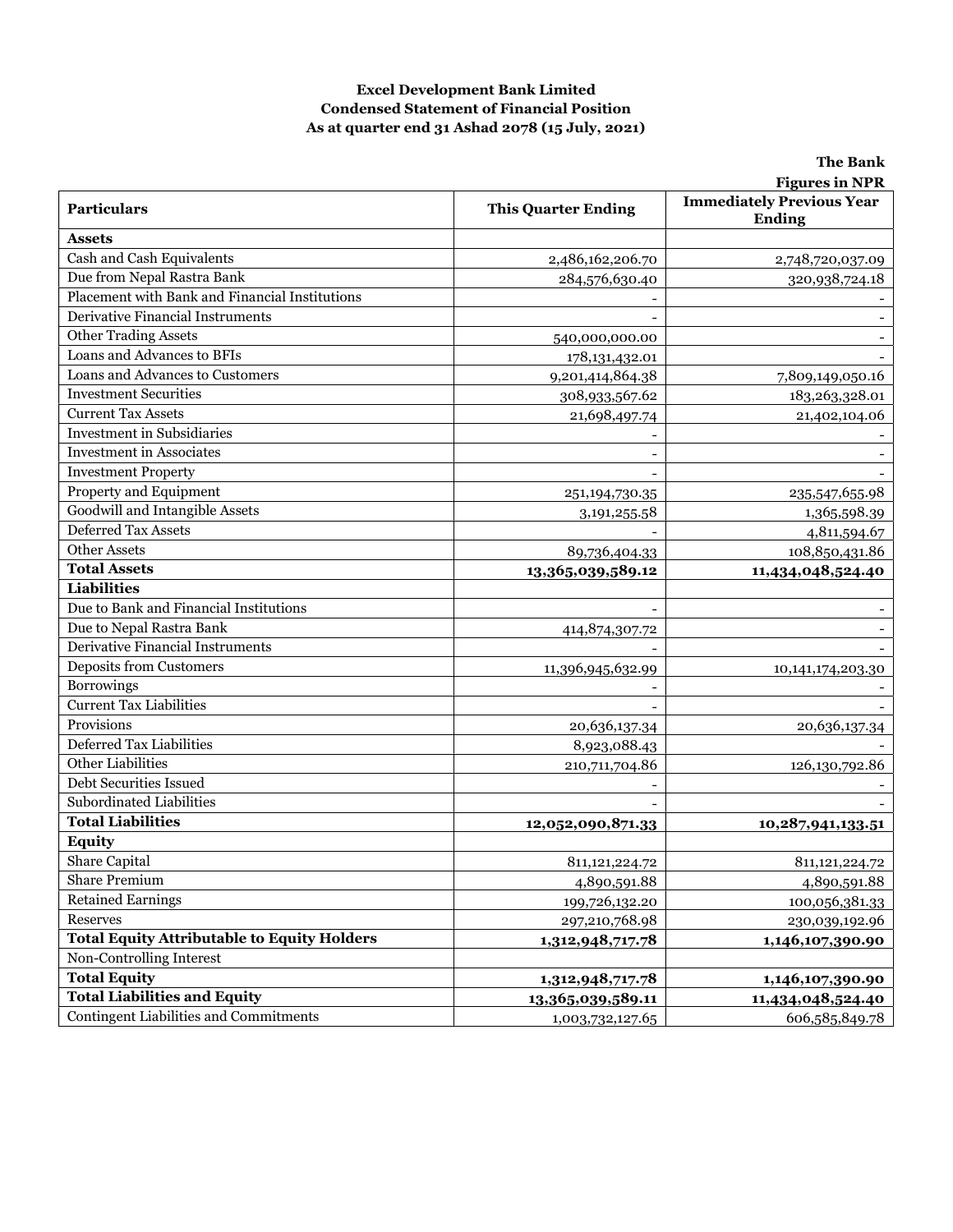# Excel Development Bank Limited Condensed Statement of Profit or Loss

For the quarter ended Ashad 2078 (15 July, 2021)

The Bank

|                                                                     |                     |                                       |                                    | <b>Figures in NPR</b>                 |
|---------------------------------------------------------------------|---------------------|---------------------------------------|------------------------------------|---------------------------------------|
|                                                                     | <b>Current Year</b> |                                       | <b>Previous Year corresponding</b> |                                       |
| <b>Particulars</b>                                                  | <b>This Quarter</b> | <b>Up to This</b><br>Quarter<br>(YTD) | <b>This Quarter</b>                | <b>Up to This</b><br>Quarter<br>(YTD) |
| <b>Interest Income</b>                                              | 267,089,000.67      | 953,619,564.10                        | 292,454,743.30                     | 1,065,696,528.93                      |
| <b>Interest Expense</b>                                             | 133,090,770.53      | 492,439,109.57                        | 151,304,229.24                     | 594,859,291.01                        |
| <b>Net Interest Income</b>                                          | 133,998,230.14      | 461,180,454.53                        | 141,150,514.06                     | 470,837,237.92                        |
| Fee and Commission Income                                           | 15,805,511.96       | 77,919,232.85                         | 14,432,683.75                      | 87,006,106.89                         |
| Fee and Commission Expense                                          | 2,615,828.99        | 6,646,716.78                          | 6,212,876.61                       | 6,227,708.63                          |
| <b>Net Fee and Commission Income</b>                                | 13,189,682.97       | 71,272,516.07                         | 8,219,807.14                       | 80,778,398.26                         |
| Net Interest, Fee and Commission Income                             | 147,187,913.11      | 532,452,970.60                        | 149,370,321.20                     | 551,615,636.18                        |
| <b>Net Trading Income</b>                                           |                     |                                       |                                    |                                       |
| <b>Other Operating Income</b>                                       | 17,531,520.64       | 46,995,510.33                         | 3,054,021.58                       | 5, 125, 144. 14                       |
| <b>Total Operating Income</b>                                       | 164,719,433.75      | 579,448,480.93                        | 152,424,342.78                     | 556,740,780.32                        |
| <b>Impairment Charge</b><br>/ (Reversal) for Loans and Other Losses | 38,051,780.02       | 97,302,350.28                         | 34,020,786.46                      | 150,825,202.50                        |
| <b>Net Operating Income</b>                                         | 126,667,653.73      | 482,146,130.66                        | 118,403,556.32                     | 405,915,577.82                        |
| <b>Personnel Expenses</b>                                           | 71,294,167.18       | 188,472,985.10                        | 68,518,333.51                      | 166, 183, 538. 74                     |
| <b>Other Operating Expenses</b>                                     | 21,440,913.52       | 74,776,193.34                         | 17,446,422.38                      | 72,301,736.47                         |
| Depreciation & Amortization                                         | 6,347,362.91        | 23,105,334.49                         | 5,998,863.50                       | 18,029,834.58                         |
| <b>Operating Profit</b>                                             | 27,585,210.12       | 195,791,617.73                        | 26,439,936.93                      | 149,400,468.04                        |
| Non-Operating Income                                                |                     |                                       |                                    |                                       |
| Non-Operating Expense                                               |                     |                                       |                                    |                                       |
| <b>Profit Before Income Tax</b>                                     | 27,585,210.12       | 195,791,617.73                        | 26,439,936.93                      | 149,400,468.04                        |
| <b>Income Tax Expense</b>                                           |                     |                                       |                                    |                                       |
| <b>Current Tax</b>                                                  | 8,275,563.04        | 58,737,485.32                         | 8,931,872.02                       | 45,820,031.35                         |
| Deferred Tax                                                        |                     |                                       |                                    | (81,593.34)                           |
| <b>Profit for the Period</b>                                        | 19,309,647.09       | 137,054,132.41                        | 17,508,064.91                      | 103,662,030.03                        |
| Profit Attributable to:                                             |                     |                                       |                                    |                                       |
| Equity-holders of the Bank                                          | 19,309,647.09       | 137,054,132.41                        | 17,589,658.25                      | 103,662,030.03                        |
| Non-Controlling Interest                                            |                     |                                       |                                    |                                       |
| <b>Profit for the Period</b>                                        | 19,309,647.09       | 137,054,132.41                        | 17,589,658.25                      | 103,662,030.03                        |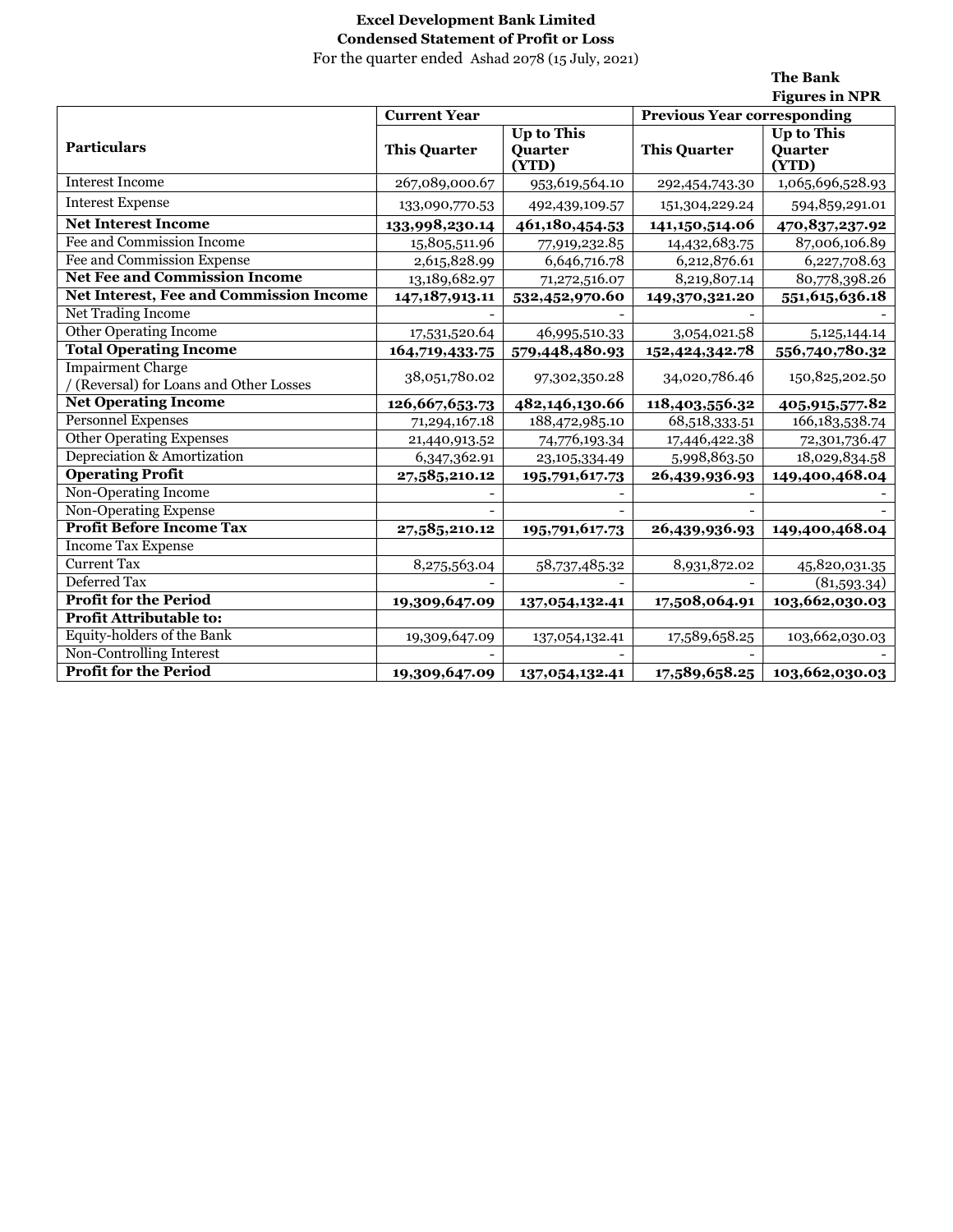#### The Bank

Figures in NPR

| <b>Particulars</b><br><b>This Quarter</b><br><b>Upto this</b><br><b>Upto this</b><br><b>This Quarter</b><br><b>Quarter (YTD)</b><br><b>Quarter (YTD)</b><br>Profit or loss for the year<br>17,508,064.91<br>103,662,030.03<br>19,309,647.09<br>137,054,132.41<br><b>Other comprehensive</b><br>income<br>a) Items that will not be<br>reclassified to Profit or loss<br>· Gains/(losses) from<br>Investments in equity<br>50,40,603.38<br>18,021,529.91<br>45,782,277.02<br>29,722,960.83<br>instruments measured at fair<br>value<br>• Gains/(losses) on revaluation<br>۰<br>• Actuarial gains/(losses) on<br>(2,758,148.03)<br>(2,758,148.03)<br>defined benefit plans<br>• Income tax relating to above<br>(5,406,458.97)<br>(13,734,683.11)<br>(684,736.60)<br>(8,089,443.84)<br>items<br>Net other comprehensive<br>income that will not be<br>12,615,070.94<br>1,597,718.74<br>18,875,368.96<br>32,047,593.91<br>reclassified to profit or loss<br>b) Items that are or may be<br>reclassified to profit or loss<br>• Gains/(losses) on cash flow<br>$\overline{\phantom{0}}$<br>$\overline{\phantom{a}}$<br>hedge<br>• Exchange gains/(losses)<br>$\overline{a}$<br>$\overline{\phantom{0}}$<br>(arising from translating<br>financial assets of foreign<br>operation)<br>• Income tax relating to above<br>$\overline{\phantom{a}}$<br>$\blacksquare$<br>items<br>• Reclassify to profit or loss<br>$\overline{\phantom{a}}$<br>$\overline{\phantom{a}}$<br>Net other comprehensive<br>۰<br>۰<br>income that are or may be<br>reclassified to profit or loss<br>c) Share of other<br>۰<br>۰<br>comprehensive income of<br>associate accounted as per<br>equity method<br><b>Other comprehensive</b><br>income for the period, net<br>18,875,368.96<br>12,615,070.94<br>32,047,593.91<br>1,597,718.74<br>of income tax<br><b>Total comprehensive</b><br>169,101,726.32<br>19, 105, 783.65<br>31,924,718.02<br>122,537,398.99<br>income for the period<br><b>Total comprehensive</b><br>income attributable to:<br>Equity holders of the Bank<br>169,101,726.32<br>31,924,718.02<br>122,537,398.99<br>19, 105, 783.65<br>Non-controlling interest<br><b>Total comprehensive</b><br>(20,781,749.93)<br>43,934,021.87<br>137,177,008.30<br>103,350,021.99<br>income for the period<br><b>Earnings per share</b><br>Basic earnings per share<br>16.90<br>12.78<br>$\blacksquare$<br>$\overline{\phantom{a}}$<br>Annualized earnings per share<br>16.90<br>12.78<br>$\overline{\phantom{a}}$<br>Diluted earnings per share<br>$\mathbb{L}$<br>16.90<br>$\blacksquare$<br>12.78 | <b>Current Year</b> |  | <b>Previous Year Corresponding</b> |  |  |
|----------------------------------------------------------------------------------------------------------------------------------------------------------------------------------------------------------------------------------------------------------------------------------------------------------------------------------------------------------------------------------------------------------------------------------------------------------------------------------------------------------------------------------------------------------------------------------------------------------------------------------------------------------------------------------------------------------------------------------------------------------------------------------------------------------------------------------------------------------------------------------------------------------------------------------------------------------------------------------------------------------------------------------------------------------------------------------------------------------------------------------------------------------------------------------------------------------------------------------------------------------------------------------------------------------------------------------------------------------------------------------------------------------------------------------------------------------------------------------------------------------------------------------------------------------------------------------------------------------------------------------------------------------------------------------------------------------------------------------------------------------------------------------------------------------------------------------------------------------------------------------------------------------------------------------------------------------------------------------------------------------------------------------------------------------------------------------------------------------------------------------------------------------------------------------------------------------------------------------------------------------------------------------------------------------------------------------------------------------------------------------------------------------------------------------------------------------------------------------------------------------------------------------------------------------------------------------|---------------------|--|------------------------------------|--|--|
|                                                                                                                                                                                                                                                                                                                                                                                                                                                                                                                                                                                                                                                                                                                                                                                                                                                                                                                                                                                                                                                                                                                                                                                                                                                                                                                                                                                                                                                                                                                                                                                                                                                                                                                                                                                                                                                                                                                                                                                                                                                                                                                                                                                                                                                                                                                                                                                                                                                                                                                                                                                  |                     |  |                                    |  |  |
|                                                                                                                                                                                                                                                                                                                                                                                                                                                                                                                                                                                                                                                                                                                                                                                                                                                                                                                                                                                                                                                                                                                                                                                                                                                                                                                                                                                                                                                                                                                                                                                                                                                                                                                                                                                                                                                                                                                                                                                                                                                                                                                                                                                                                                                                                                                                                                                                                                                                                                                                                                                  |                     |  |                                    |  |  |
|                                                                                                                                                                                                                                                                                                                                                                                                                                                                                                                                                                                                                                                                                                                                                                                                                                                                                                                                                                                                                                                                                                                                                                                                                                                                                                                                                                                                                                                                                                                                                                                                                                                                                                                                                                                                                                                                                                                                                                                                                                                                                                                                                                                                                                                                                                                                                                                                                                                                                                                                                                                  |                     |  |                                    |  |  |
|                                                                                                                                                                                                                                                                                                                                                                                                                                                                                                                                                                                                                                                                                                                                                                                                                                                                                                                                                                                                                                                                                                                                                                                                                                                                                                                                                                                                                                                                                                                                                                                                                                                                                                                                                                                                                                                                                                                                                                                                                                                                                                                                                                                                                                                                                                                                                                                                                                                                                                                                                                                  |                     |  |                                    |  |  |
|                                                                                                                                                                                                                                                                                                                                                                                                                                                                                                                                                                                                                                                                                                                                                                                                                                                                                                                                                                                                                                                                                                                                                                                                                                                                                                                                                                                                                                                                                                                                                                                                                                                                                                                                                                                                                                                                                                                                                                                                                                                                                                                                                                                                                                                                                                                                                                                                                                                                                                                                                                                  |                     |  |                                    |  |  |
|                                                                                                                                                                                                                                                                                                                                                                                                                                                                                                                                                                                                                                                                                                                                                                                                                                                                                                                                                                                                                                                                                                                                                                                                                                                                                                                                                                                                                                                                                                                                                                                                                                                                                                                                                                                                                                                                                                                                                                                                                                                                                                                                                                                                                                                                                                                                                                                                                                                                                                                                                                                  |                     |  |                                    |  |  |
|                                                                                                                                                                                                                                                                                                                                                                                                                                                                                                                                                                                                                                                                                                                                                                                                                                                                                                                                                                                                                                                                                                                                                                                                                                                                                                                                                                                                                                                                                                                                                                                                                                                                                                                                                                                                                                                                                                                                                                                                                                                                                                                                                                                                                                                                                                                                                                                                                                                                                                                                                                                  |                     |  |                                    |  |  |
|                                                                                                                                                                                                                                                                                                                                                                                                                                                                                                                                                                                                                                                                                                                                                                                                                                                                                                                                                                                                                                                                                                                                                                                                                                                                                                                                                                                                                                                                                                                                                                                                                                                                                                                                                                                                                                                                                                                                                                                                                                                                                                                                                                                                                                                                                                                                                                                                                                                                                                                                                                                  |                     |  |                                    |  |  |
|                                                                                                                                                                                                                                                                                                                                                                                                                                                                                                                                                                                                                                                                                                                                                                                                                                                                                                                                                                                                                                                                                                                                                                                                                                                                                                                                                                                                                                                                                                                                                                                                                                                                                                                                                                                                                                                                                                                                                                                                                                                                                                                                                                                                                                                                                                                                                                                                                                                                                                                                                                                  |                     |  |                                    |  |  |
|                                                                                                                                                                                                                                                                                                                                                                                                                                                                                                                                                                                                                                                                                                                                                                                                                                                                                                                                                                                                                                                                                                                                                                                                                                                                                                                                                                                                                                                                                                                                                                                                                                                                                                                                                                                                                                                                                                                                                                                                                                                                                                                                                                                                                                                                                                                                                                                                                                                                                                                                                                                  |                     |  |                                    |  |  |
|                                                                                                                                                                                                                                                                                                                                                                                                                                                                                                                                                                                                                                                                                                                                                                                                                                                                                                                                                                                                                                                                                                                                                                                                                                                                                                                                                                                                                                                                                                                                                                                                                                                                                                                                                                                                                                                                                                                                                                                                                                                                                                                                                                                                                                                                                                                                                                                                                                                                                                                                                                                  |                     |  |                                    |  |  |
|                                                                                                                                                                                                                                                                                                                                                                                                                                                                                                                                                                                                                                                                                                                                                                                                                                                                                                                                                                                                                                                                                                                                                                                                                                                                                                                                                                                                                                                                                                                                                                                                                                                                                                                                                                                                                                                                                                                                                                                                                                                                                                                                                                                                                                                                                                                                                                                                                                                                                                                                                                                  |                     |  |                                    |  |  |
|                                                                                                                                                                                                                                                                                                                                                                                                                                                                                                                                                                                                                                                                                                                                                                                                                                                                                                                                                                                                                                                                                                                                                                                                                                                                                                                                                                                                                                                                                                                                                                                                                                                                                                                                                                                                                                                                                                                                                                                                                                                                                                                                                                                                                                                                                                                                                                                                                                                                                                                                                                                  |                     |  |                                    |  |  |
|                                                                                                                                                                                                                                                                                                                                                                                                                                                                                                                                                                                                                                                                                                                                                                                                                                                                                                                                                                                                                                                                                                                                                                                                                                                                                                                                                                                                                                                                                                                                                                                                                                                                                                                                                                                                                                                                                                                                                                                                                                                                                                                                                                                                                                                                                                                                                                                                                                                                                                                                                                                  |                     |  |                                    |  |  |
|                                                                                                                                                                                                                                                                                                                                                                                                                                                                                                                                                                                                                                                                                                                                                                                                                                                                                                                                                                                                                                                                                                                                                                                                                                                                                                                                                                                                                                                                                                                                                                                                                                                                                                                                                                                                                                                                                                                                                                                                                                                                                                                                                                                                                                                                                                                                                                                                                                                                                                                                                                                  |                     |  |                                    |  |  |
|                                                                                                                                                                                                                                                                                                                                                                                                                                                                                                                                                                                                                                                                                                                                                                                                                                                                                                                                                                                                                                                                                                                                                                                                                                                                                                                                                                                                                                                                                                                                                                                                                                                                                                                                                                                                                                                                                                                                                                                                                                                                                                                                                                                                                                                                                                                                                                                                                                                                                                                                                                                  |                     |  |                                    |  |  |
|                                                                                                                                                                                                                                                                                                                                                                                                                                                                                                                                                                                                                                                                                                                                                                                                                                                                                                                                                                                                                                                                                                                                                                                                                                                                                                                                                                                                                                                                                                                                                                                                                                                                                                                                                                                                                                                                                                                                                                                                                                                                                                                                                                                                                                                                                                                                                                                                                                                                                                                                                                                  |                     |  |                                    |  |  |
|                                                                                                                                                                                                                                                                                                                                                                                                                                                                                                                                                                                                                                                                                                                                                                                                                                                                                                                                                                                                                                                                                                                                                                                                                                                                                                                                                                                                                                                                                                                                                                                                                                                                                                                                                                                                                                                                                                                                                                                                                                                                                                                                                                                                                                                                                                                                                                                                                                                                                                                                                                                  |                     |  |                                    |  |  |
|                                                                                                                                                                                                                                                                                                                                                                                                                                                                                                                                                                                                                                                                                                                                                                                                                                                                                                                                                                                                                                                                                                                                                                                                                                                                                                                                                                                                                                                                                                                                                                                                                                                                                                                                                                                                                                                                                                                                                                                                                                                                                                                                                                                                                                                                                                                                                                                                                                                                                                                                                                                  |                     |  |                                    |  |  |
|                                                                                                                                                                                                                                                                                                                                                                                                                                                                                                                                                                                                                                                                                                                                                                                                                                                                                                                                                                                                                                                                                                                                                                                                                                                                                                                                                                                                                                                                                                                                                                                                                                                                                                                                                                                                                                                                                                                                                                                                                                                                                                                                                                                                                                                                                                                                                                                                                                                                                                                                                                                  |                     |  |                                    |  |  |
|                                                                                                                                                                                                                                                                                                                                                                                                                                                                                                                                                                                                                                                                                                                                                                                                                                                                                                                                                                                                                                                                                                                                                                                                                                                                                                                                                                                                                                                                                                                                                                                                                                                                                                                                                                                                                                                                                                                                                                                                                                                                                                                                                                                                                                                                                                                                                                                                                                                                                                                                                                                  |                     |  |                                    |  |  |
|                                                                                                                                                                                                                                                                                                                                                                                                                                                                                                                                                                                                                                                                                                                                                                                                                                                                                                                                                                                                                                                                                                                                                                                                                                                                                                                                                                                                                                                                                                                                                                                                                                                                                                                                                                                                                                                                                                                                                                                                                                                                                                                                                                                                                                                                                                                                                                                                                                                                                                                                                                                  |                     |  |                                    |  |  |
|                                                                                                                                                                                                                                                                                                                                                                                                                                                                                                                                                                                                                                                                                                                                                                                                                                                                                                                                                                                                                                                                                                                                                                                                                                                                                                                                                                                                                                                                                                                                                                                                                                                                                                                                                                                                                                                                                                                                                                                                                                                                                                                                                                                                                                                                                                                                                                                                                                                                                                                                                                                  |                     |  |                                    |  |  |
|                                                                                                                                                                                                                                                                                                                                                                                                                                                                                                                                                                                                                                                                                                                                                                                                                                                                                                                                                                                                                                                                                                                                                                                                                                                                                                                                                                                                                                                                                                                                                                                                                                                                                                                                                                                                                                                                                                                                                                                                                                                                                                                                                                                                                                                                                                                                                                                                                                                                                                                                                                                  |                     |  |                                    |  |  |
|                                                                                                                                                                                                                                                                                                                                                                                                                                                                                                                                                                                                                                                                                                                                                                                                                                                                                                                                                                                                                                                                                                                                                                                                                                                                                                                                                                                                                                                                                                                                                                                                                                                                                                                                                                                                                                                                                                                                                                                                                                                                                                                                                                                                                                                                                                                                                                                                                                                                                                                                                                                  |                     |  |                                    |  |  |
|                                                                                                                                                                                                                                                                                                                                                                                                                                                                                                                                                                                                                                                                                                                                                                                                                                                                                                                                                                                                                                                                                                                                                                                                                                                                                                                                                                                                                                                                                                                                                                                                                                                                                                                                                                                                                                                                                                                                                                                                                                                                                                                                                                                                                                                                                                                                                                                                                                                                                                                                                                                  |                     |  |                                    |  |  |
|                                                                                                                                                                                                                                                                                                                                                                                                                                                                                                                                                                                                                                                                                                                                                                                                                                                                                                                                                                                                                                                                                                                                                                                                                                                                                                                                                                                                                                                                                                                                                                                                                                                                                                                                                                                                                                                                                                                                                                                                                                                                                                                                                                                                                                                                                                                                                                                                                                                                                                                                                                                  |                     |  |                                    |  |  |
|                                                                                                                                                                                                                                                                                                                                                                                                                                                                                                                                                                                                                                                                                                                                                                                                                                                                                                                                                                                                                                                                                                                                                                                                                                                                                                                                                                                                                                                                                                                                                                                                                                                                                                                                                                                                                                                                                                                                                                                                                                                                                                                                                                                                                                                                                                                                                                                                                                                                                                                                                                                  |                     |  |                                    |  |  |
|                                                                                                                                                                                                                                                                                                                                                                                                                                                                                                                                                                                                                                                                                                                                                                                                                                                                                                                                                                                                                                                                                                                                                                                                                                                                                                                                                                                                                                                                                                                                                                                                                                                                                                                                                                                                                                                                                                                                                                                                                                                                                                                                                                                                                                                                                                                                                                                                                                                                                                                                                                                  |                     |  |                                    |  |  |
|                                                                                                                                                                                                                                                                                                                                                                                                                                                                                                                                                                                                                                                                                                                                                                                                                                                                                                                                                                                                                                                                                                                                                                                                                                                                                                                                                                                                                                                                                                                                                                                                                                                                                                                                                                                                                                                                                                                                                                                                                                                                                                                                                                                                                                                                                                                                                                                                                                                                                                                                                                                  |                     |  |                                    |  |  |
|                                                                                                                                                                                                                                                                                                                                                                                                                                                                                                                                                                                                                                                                                                                                                                                                                                                                                                                                                                                                                                                                                                                                                                                                                                                                                                                                                                                                                                                                                                                                                                                                                                                                                                                                                                                                                                                                                                                                                                                                                                                                                                                                                                                                                                                                                                                                                                                                                                                                                                                                                                                  |                     |  |                                    |  |  |
|                                                                                                                                                                                                                                                                                                                                                                                                                                                                                                                                                                                                                                                                                                                                                                                                                                                                                                                                                                                                                                                                                                                                                                                                                                                                                                                                                                                                                                                                                                                                                                                                                                                                                                                                                                                                                                                                                                                                                                                                                                                                                                                                                                                                                                                                                                                                                                                                                                                                                                                                                                                  |                     |  |                                    |  |  |
|                                                                                                                                                                                                                                                                                                                                                                                                                                                                                                                                                                                                                                                                                                                                                                                                                                                                                                                                                                                                                                                                                                                                                                                                                                                                                                                                                                                                                                                                                                                                                                                                                                                                                                                                                                                                                                                                                                                                                                                                                                                                                                                                                                                                                                                                                                                                                                                                                                                                                                                                                                                  |                     |  |                                    |  |  |
|                                                                                                                                                                                                                                                                                                                                                                                                                                                                                                                                                                                                                                                                                                                                                                                                                                                                                                                                                                                                                                                                                                                                                                                                                                                                                                                                                                                                                                                                                                                                                                                                                                                                                                                                                                                                                                                                                                                                                                                                                                                                                                                                                                                                                                                                                                                                                                                                                                                                                                                                                                                  |                     |  |                                    |  |  |
|                                                                                                                                                                                                                                                                                                                                                                                                                                                                                                                                                                                                                                                                                                                                                                                                                                                                                                                                                                                                                                                                                                                                                                                                                                                                                                                                                                                                                                                                                                                                                                                                                                                                                                                                                                                                                                                                                                                                                                                                                                                                                                                                                                                                                                                                                                                                                                                                                                                                                                                                                                                  |                     |  |                                    |  |  |
|                                                                                                                                                                                                                                                                                                                                                                                                                                                                                                                                                                                                                                                                                                                                                                                                                                                                                                                                                                                                                                                                                                                                                                                                                                                                                                                                                                                                                                                                                                                                                                                                                                                                                                                                                                                                                                                                                                                                                                                                                                                                                                                                                                                                                                                                                                                                                                                                                                                                                                                                                                                  |                     |  |                                    |  |  |
|                                                                                                                                                                                                                                                                                                                                                                                                                                                                                                                                                                                                                                                                                                                                                                                                                                                                                                                                                                                                                                                                                                                                                                                                                                                                                                                                                                                                                                                                                                                                                                                                                                                                                                                                                                                                                                                                                                                                                                                                                                                                                                                                                                                                                                                                                                                                                                                                                                                                                                                                                                                  |                     |  |                                    |  |  |
|                                                                                                                                                                                                                                                                                                                                                                                                                                                                                                                                                                                                                                                                                                                                                                                                                                                                                                                                                                                                                                                                                                                                                                                                                                                                                                                                                                                                                                                                                                                                                                                                                                                                                                                                                                                                                                                                                                                                                                                                                                                                                                                                                                                                                                                                                                                                                                                                                                                                                                                                                                                  |                     |  |                                    |  |  |
|                                                                                                                                                                                                                                                                                                                                                                                                                                                                                                                                                                                                                                                                                                                                                                                                                                                                                                                                                                                                                                                                                                                                                                                                                                                                                                                                                                                                                                                                                                                                                                                                                                                                                                                                                                                                                                                                                                                                                                                                                                                                                                                                                                                                                                                                                                                                                                                                                                                                                                                                                                                  |                     |  |                                    |  |  |
|                                                                                                                                                                                                                                                                                                                                                                                                                                                                                                                                                                                                                                                                                                                                                                                                                                                                                                                                                                                                                                                                                                                                                                                                                                                                                                                                                                                                                                                                                                                                                                                                                                                                                                                                                                                                                                                                                                                                                                                                                                                                                                                                                                                                                                                                                                                                                                                                                                                                                                                                                                                  |                     |  |                                    |  |  |
|                                                                                                                                                                                                                                                                                                                                                                                                                                                                                                                                                                                                                                                                                                                                                                                                                                                                                                                                                                                                                                                                                                                                                                                                                                                                                                                                                                                                                                                                                                                                                                                                                                                                                                                                                                                                                                                                                                                                                                                                                                                                                                                                                                                                                                                                                                                                                                                                                                                                                                                                                                                  |                     |  |                                    |  |  |
|                                                                                                                                                                                                                                                                                                                                                                                                                                                                                                                                                                                                                                                                                                                                                                                                                                                                                                                                                                                                                                                                                                                                                                                                                                                                                                                                                                                                                                                                                                                                                                                                                                                                                                                                                                                                                                                                                                                                                                                                                                                                                                                                                                                                                                                                                                                                                                                                                                                                                                                                                                                  |                     |  |                                    |  |  |
|                                                                                                                                                                                                                                                                                                                                                                                                                                                                                                                                                                                                                                                                                                                                                                                                                                                                                                                                                                                                                                                                                                                                                                                                                                                                                                                                                                                                                                                                                                                                                                                                                                                                                                                                                                                                                                                                                                                                                                                                                                                                                                                                                                                                                                                                                                                                                                                                                                                                                                                                                                                  |                     |  |                                    |  |  |
|                                                                                                                                                                                                                                                                                                                                                                                                                                                                                                                                                                                                                                                                                                                                                                                                                                                                                                                                                                                                                                                                                                                                                                                                                                                                                                                                                                                                                                                                                                                                                                                                                                                                                                                                                                                                                                                                                                                                                                                                                                                                                                                                                                                                                                                                                                                                                                                                                                                                                                                                                                                  |                     |  |                                    |  |  |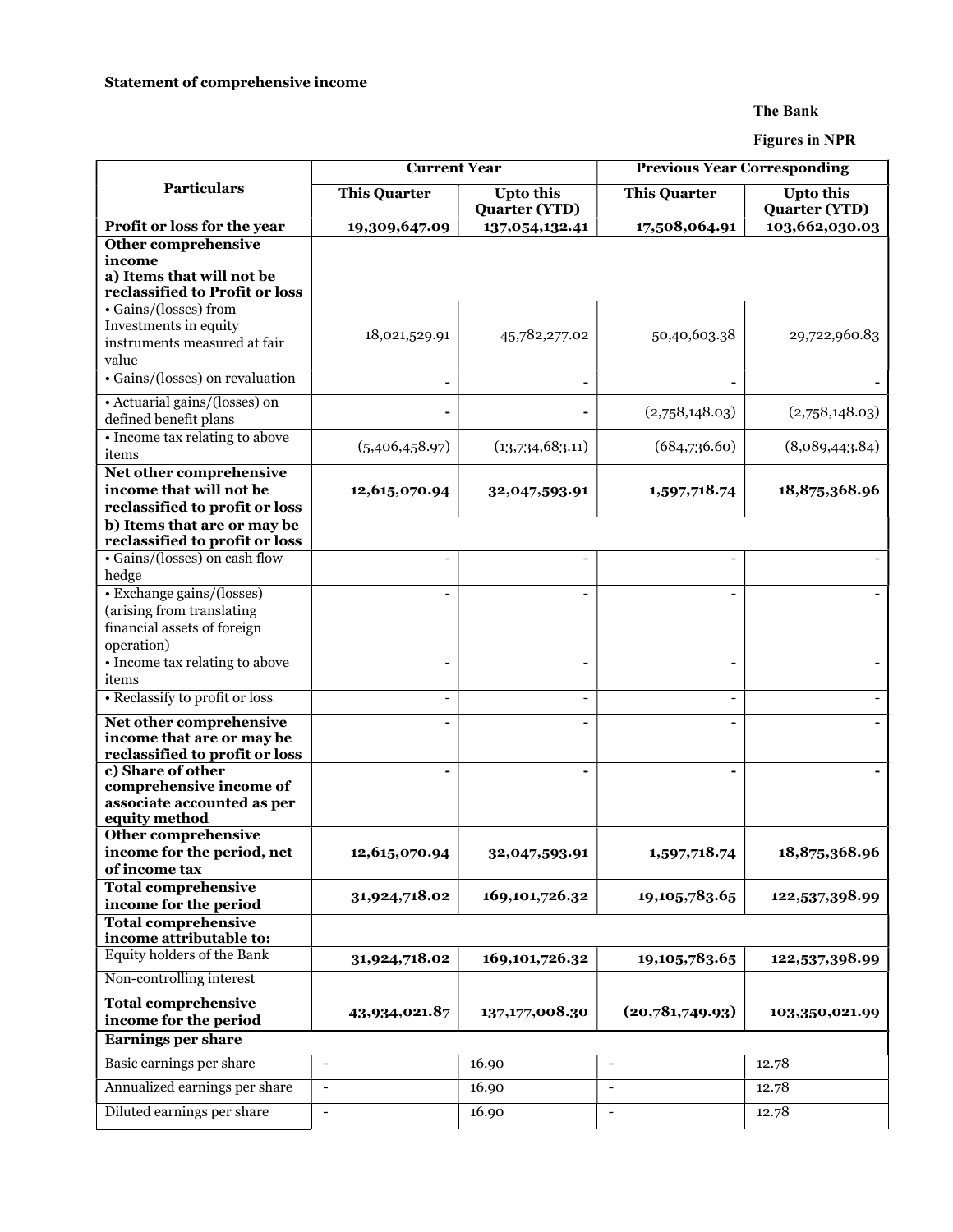#### Ratios as per NRB Directive

|                                        | <b>Current Year</b>      |                                       |                              | <b>Previous Year Corresponding</b>           |
|----------------------------------------|--------------------------|---------------------------------------|------------------------------|----------------------------------------------|
| <b>Particulars</b>                     | <b>This Quarter</b>      | Up to This<br><b>Ouarter</b><br>(YTD) | <b>This Quarter</b>          | <b>Up to This</b><br><b>Ouarter</b><br>(YTD) |
| Capital Fund to RWA                    |                          | 12.34%                                |                              | 13.67%                                       |
| Non-Performing Loan(NPL) to Total Loan |                          | 3.15%                                 |                              | 2.76%                                        |
| Total Loan Loss Provision to Total NPL |                          | 113.23%                               | $\qquad \qquad \blacksquare$ | 112.00%                                      |
| Cost of Funds                          | $\overline{\phantom{0}}$ | 4.64%                                 | $\qquad \qquad \blacksquare$ | 5.98%                                        |
| Credit to Deposit Ratio                |                          | 76.21%                                |                              | 72.10%                                       |
| <b>Base Rate</b>                       |                          | 7.53%                                 |                              | 8.98%                                        |
| <b>Interest Rate Spread</b>            |                          | 4.84%                                 | $\qquad \qquad \blacksquare$ | 7.05%                                        |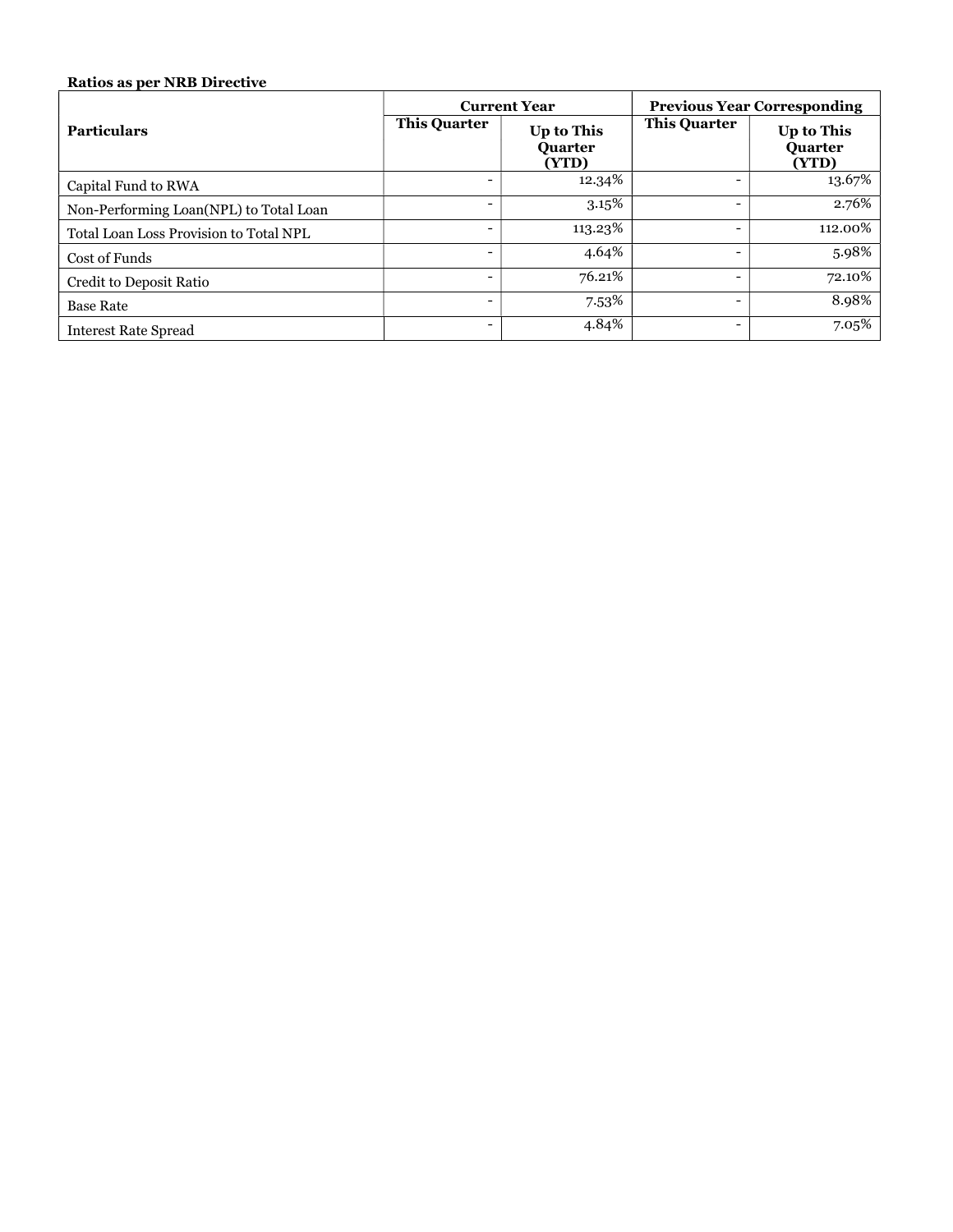#### Excel Development Bank Limited

#### Statement of Changes in Equity

#### For the Year Commencing on Shrawan 1, 2077 and Ending on Ashad 31, 2078

|                                                                                            | Attributable to Equity-Holders of the Bank |                      |                           |                                 |                          |                              |                               |                          |                          |                   |                     |
|--------------------------------------------------------------------------------------------|--------------------------------------------|----------------------|---------------------------|---------------------------------|--------------------------|------------------------------|-------------------------------|--------------------------|--------------------------|-------------------|---------------------|
| Particulars                                                                                | <b>Share Capital</b>                       | <b>Share Premium</b> | General<br><b>Reserve</b> | <b>Exchange</b><br>Equalization | Regulatory<br>Reserve    | <b>Fair Value</b><br>Reserve | Revaluation<br><b>Reserve</b> | Retained<br>Earning      | Other<br>Reserve         | Total             | <b>Total Equity</b> |
| Balance at Shrawan 01, 2077                                                                | 811, 121, 224.72                           | 4,890,591.88         | 191,514,623.66            | 22,787.80                       | 25,635,109.79            | 13,026,088.56                |                               | 100,056,381.33           | (159, 416.84)            | 1,146,107,390.90  | 1,146,107,390.90    |
| Comprehensive Income for the year                                                          |                                            |                      |                           |                                 |                          |                              |                               |                          |                          |                   |                     |
| Profit for the year                                                                        |                                            |                      |                           |                                 |                          |                              |                               | 137,054,132.41           | $\overline{\phantom{a}}$ | 137,054,132.41    | 137,054,132.41      |
| Other Comprehensive Income, Net of Tax                                                     |                                            |                      |                           |                                 |                          |                              |                               |                          |                          |                   |                     |
| Gains/(losses) from investment in equity instruments measured at fair<br>value             |                                            |                      |                           |                                 | $\overline{\phantom{a}}$ | 32,047,593.91                |                               |                          |                          | 32,047,593.91     | 32,047,593.91       |
| Gains/(losses) on revaluation                                                              |                                            |                      |                           |                                 |                          |                              |                               |                          |                          |                   |                     |
| Actuarial gains/(losses) on defined benefit plans                                          |                                            |                      |                           |                                 |                          |                              |                               | $\overline{\phantom{a}}$ |                          |                   |                     |
| Gains/(losses) on cash flow hedge                                                          |                                            |                      |                           |                                 |                          |                              |                               |                          |                          |                   |                     |
| Exchange gains/(losses)(arising from translating financial assets of<br>foreign operation) |                                            |                      |                           |                                 |                          |                              |                               |                          |                          |                   |                     |
| Total Comprehensive Income for the year                                                    |                                            |                      |                           |                                 |                          | 32,047,593.91                | $\sim$                        | 137,054,132.41           | $\overline{\phantom{a}}$ | 169,101,726.32    | 169, 101, 726. 32   |
| Transfer to Reserves during the year                                                       |                                            |                      | 27,410,826.48             |                                 | 8,603,013.73             |                              |                               |                          | 1,370,541.32             | 37, 384, 381. 54  | 37, 384, 381. 54    |
| Transfer from Reserves during the year                                                     |                                            |                      |                           |                                 |                          |                              |                               | (37,384,381.54)          | (2,260,399.42)           | (39, 644, 780.96) | (39, 644, 780.96)   |
| Transactions with Owners, directly recognized in Equity                                    |                                            |                      |                           |                                 |                          |                              |                               |                          |                          |                   |                     |
| Share Issued                                                                               |                                            |                      |                           |                                 |                          |                              |                               |                          |                          |                   |                     |
| Share Based Payments                                                                       |                                            |                      |                           |                                 |                          |                              |                               |                          |                          |                   |                     |
| Dividend to Equity-Holders                                                                 |                                            |                      |                           |                                 |                          |                              |                               |                          |                          |                   |                     |
| <b>Bonus Shares Issued</b>                                                                 |                                            |                      |                           |                                 |                          |                              |                               |                          |                          |                   |                     |
| Cash Dividend Paid                                                                         |                                            |                      |                           |                                 |                          |                              |                               |                          |                          |                   |                     |
| Other                                                                                      |                                            |                      |                           |                                 |                          |                              |                               |                          |                          |                   |                     |
| <b>Total Contributions by and Distributions</b>                                            |                                            |                      |                           |                                 |                          |                              |                               |                          | $\overline{\phantom{a}}$ |                   |                     |
| Balance at Ashad 31, 2078                                                                  | 811, 121, 224. 72                          | 4,890,591.88         | 218,925,450.14            | 22,787.80                       | 34, 238, 123.52          | 45,073,682.47                |                               | 199,726,132.20           | 1,049,274.94             | 1,312,948,717.80  | 1,312,948,717.80    |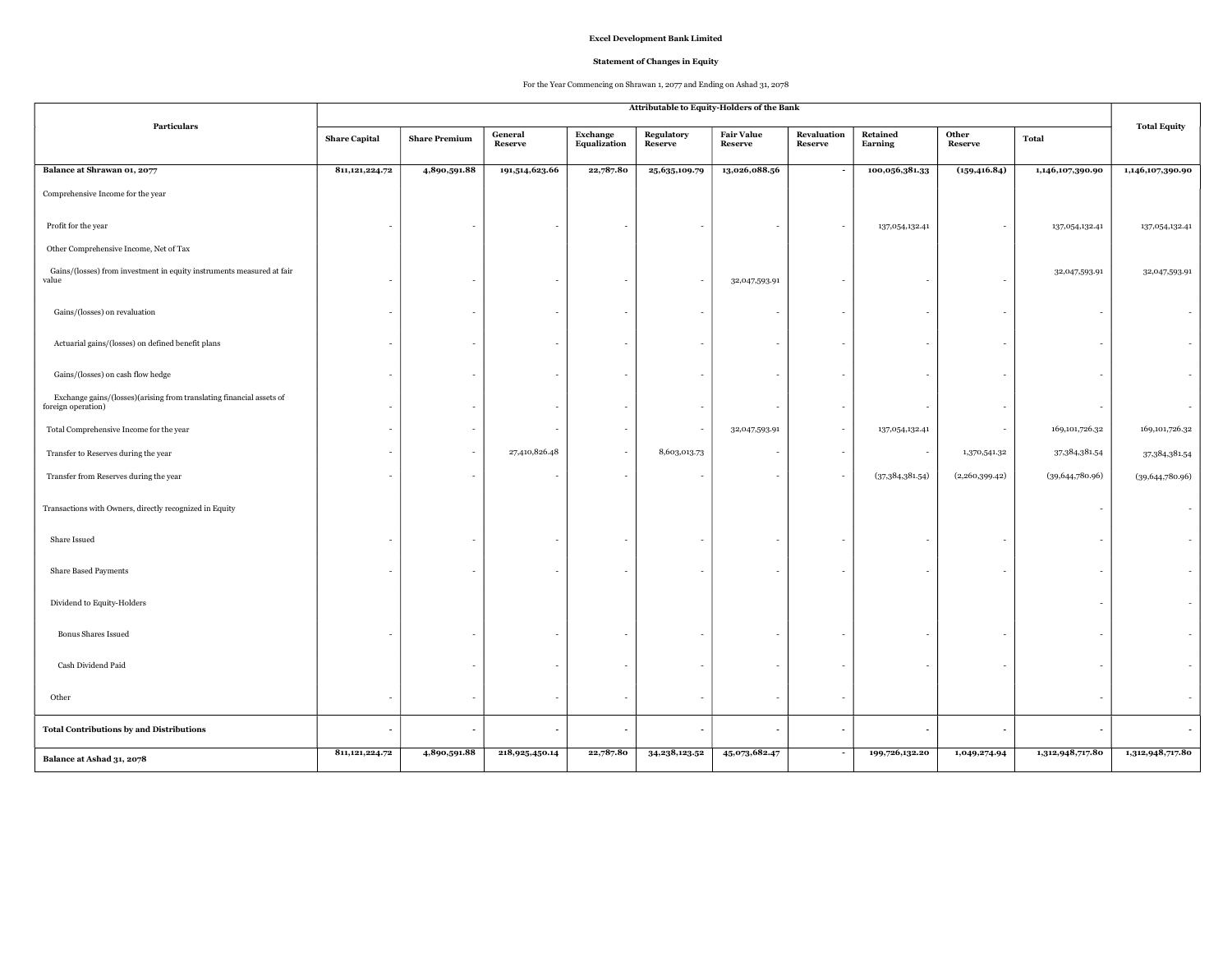# Excel Development Bank Limited Condensed Statement of Statement of Cash Flows

For the quarter ended Ashad 2078 (15 July, 2021)

The Bank Figures in NPR

|                                                                            | Group                          |                                       |  |
|----------------------------------------------------------------------------|--------------------------------|---------------------------------------|--|
| Particulars                                                                | <b>Current Year</b>            | <b>Previous Year</b><br>Corresponding |  |
|                                                                            | <b>Upto this Quarter (YTD)</b> | <b>Upto this Quarter</b><br>(YTD)     |  |
| <b>CASH FLOWS FROM OPERATING</b><br><b>ACTIVITIES</b>                      |                                |                                       |  |
| Interest received $(+)$                                                    | 953,619,564.10                 | 1,065,696,528.93                      |  |
| Fees and other income received $(+)$                                       | 77,919,232.85                  | 87,006,106.89                         |  |
| Divided received $(+)$                                                     |                                |                                       |  |
| Receipts from other operating activities<br>$^{(+)}$                       | 42,302,147.20                  | 91,151.20                             |  |
| Interest paid (-)                                                          | (492, 439, 109.57)             | (594, 859, 291.01)                    |  |
| Commission and fees paid (-)                                               | (6,646,716.78)                 | (6,227,708.63)                        |  |
| Cash payment to employees (-)                                              | (188, 472, 985.10)             | (166, 183, 538.74)                    |  |
| Other expense paid (-)                                                     | (74, 776, 193.34)              | (75,059,884.50)                       |  |
| Operating cash flows before changes in<br>operating assets and liabilities | 311,505,939.36                 | 310,463,364.15                        |  |
|                                                                            |                                |                                       |  |
| (Increase)/Decrease in operating assets                                    | (2,050,405,923.94)             | (1,805,984,395.90)                    |  |
| Due from Nepal Rastra Bank                                                 | 36, 362, 093. 78               | (180, 339, 157.06)                    |  |
| Placement with bank and financial<br>institutions                          |                                |                                       |  |
| Other trading assets                                                       | (540,000,000.00)               |                                       |  |
| Loan and advances to bank and financial<br>institutions                    | (178, 131, 432.01)             | $\qquad \qquad \blacksquare$          |  |
| Loans and advances to customers                                            | (1,392,265,814.22)             | (1,590,908,900.99)                    |  |
| Other assets                                                               | 23,629,228.52                  | (34, 736, 337.85)                     |  |
|                                                                            |                                |                                       |  |
| Increase/(Decrease) in operating<br>liabilities                            | 1,764,149,737.82               | 2,728,755,964.89                      |  |
| Due to bank and financial institutions                                     | -                              | -                                     |  |
| Due to Nepal Rastra Bank                                                   | 414,874,307.72                 | $\qquad \qquad \blacksquare$          |  |
| Deposit from customers                                                     | 1,255,771,429.68               | 2,703,661,519.41                      |  |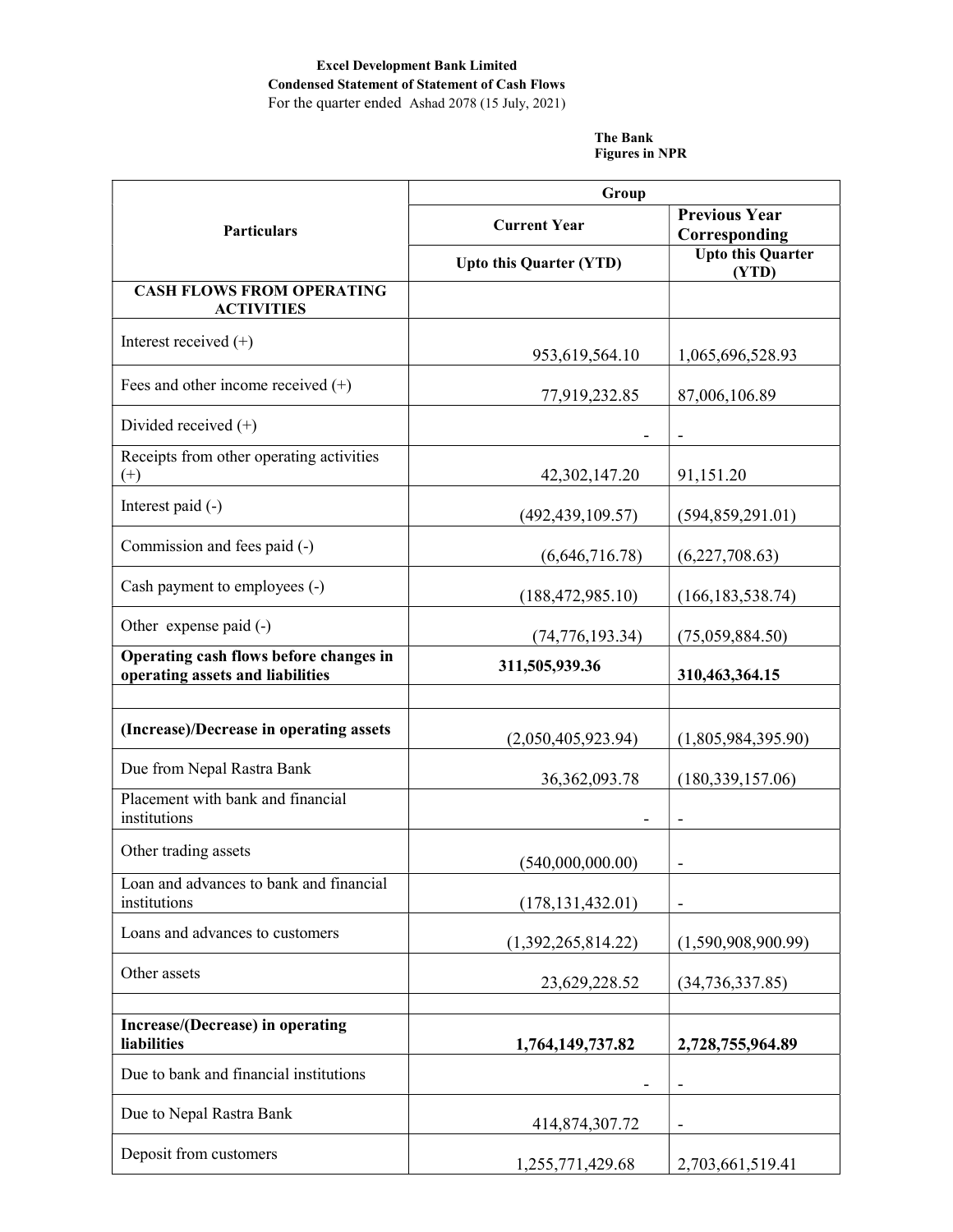| Borrowings                                                 |                    |                          |
|------------------------------------------------------------|--------------------|--------------------------|
| Other liabilities                                          | 93,504,000.42      | 25,094,445.48            |
| Net cash flow from operating activities<br>before tax paid | 25, 249, 753. 25   | 1,233,234,933.14         |
| Income taxes paid (-)                                      | (58, 737, 485.32)  | (45,820,031.35)          |
| Net cash flow from operating activities                    | (33, 487, 732.07)  | 1,187,414,901.79         |
| <b>CASH FLOWS FROM INVESTING</b><br><b>ACTIVITIES</b>      |                    |                          |
| Purchase of investment securities                          | (212, 481, 490.43) | (27,265,372.76)          |
| Receipts from sale of investment<br>securities             | 96,358,988.59      | 18, 143, 499. 87         |
| Purchase of property and equipment                         | (112,822,658.87)   | (22,835,100.47)          |
| Receipt from the sale of property and<br>equipment         | 6,043,174.26       |                          |
| Purchase of intangible assets                              | (10,861,475.01)    | (805, 125.00)            |
| Receipt from the sale of intangible assets                 |                    | $\overline{\phantom{a}}$ |
| Purchase of investment properties                          |                    |                          |
| Receipt from the sale of investment<br>properties          |                    |                          |
| Interest received                                          |                    |                          |
| Dividend received                                          | 4,693,363.13       | 1,016,934.91             |
| Net cash used in investing activities                      | (229,070,098.33)   | (31,745,163.45)          |
| <b>CASH FLOWS FROM FINANCING</b><br><b>ACTIVITIES</b>      |                    |                          |
| Receipt from issue of debt securities                      |                    |                          |
| Repayment of debt securities                               |                    |                          |
| Receipt from issue of subordinated<br>liabilities          |                    |                          |
| Repayment of subordinated liabilities                      |                    | -                        |
| Receipt from issue of shares                               |                    |                          |
| Dividends paid                                             |                    | (6,234,065.78)           |
| Interest paid                                              |                    |                          |
| Other receipt/payment                                      |                    |                          |
| Net cash from financing activities                         |                    | (6,234,065.78)           |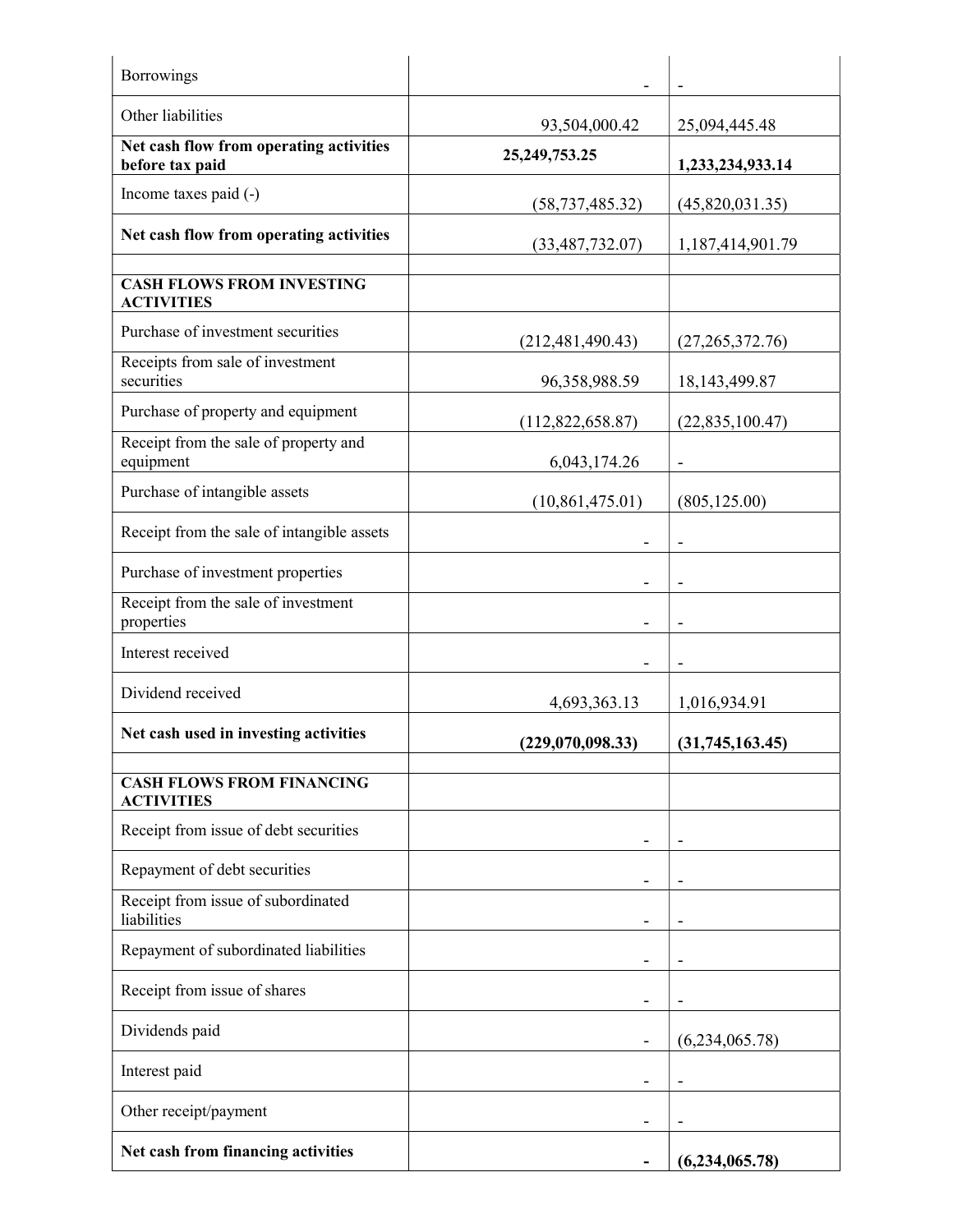| Net increase (decrease) in cash and cash<br>equivalents                   | (262, 557, 830.39) | 1,149,435,672.56         |
|---------------------------------------------------------------------------|--------------------|--------------------------|
| Cash and cash equivalents at beginning of<br>the year                     | 2,748,720,037.09   | 1,599,284,364.53         |
| Effect of exchange rate fluctuations on<br>cash and cash equivalents held |                    | $\overline{\phantom{0}}$ |
| Cash and cash equivalents at Ashadh<br><b>2078 End</b>                    | 2,486,162,206.70   | 2,748,720,037.09         |

#### Details about Distributable Profit

| <b>Particulars</b>                                      | <b>Figures in NPR</b> |
|---------------------------------------------------------|-----------------------|
| Net profit or (loss) as per statement of profit or loss | 137,054,132.41        |
| <b>Appropriations:</b>                                  |                       |
| a. General reserve                                      | (27, 410, 826.48)     |
| b. Foreign exchange fluctuation fund                    |                       |
| c. Capital redemption reserve                           |                       |
| d. Corporate social responsibility fund                 | (1,370,541.32)        |
| e. Employees' training fund                             |                       |
| f. Other                                                |                       |
| Profit or (loss) before regulatory adjustment           | 108,272,764.60        |
| <b>Regulatory adjustment:</b>                           |                       |
| <b>Transfer to Regulatory Reserve</b>                   |                       |
| <b>Transfer from Regulatory Reserve</b>                 | 8,603,013.73          |
| Distributable profit or (loss)                          | 99,669,750.87         |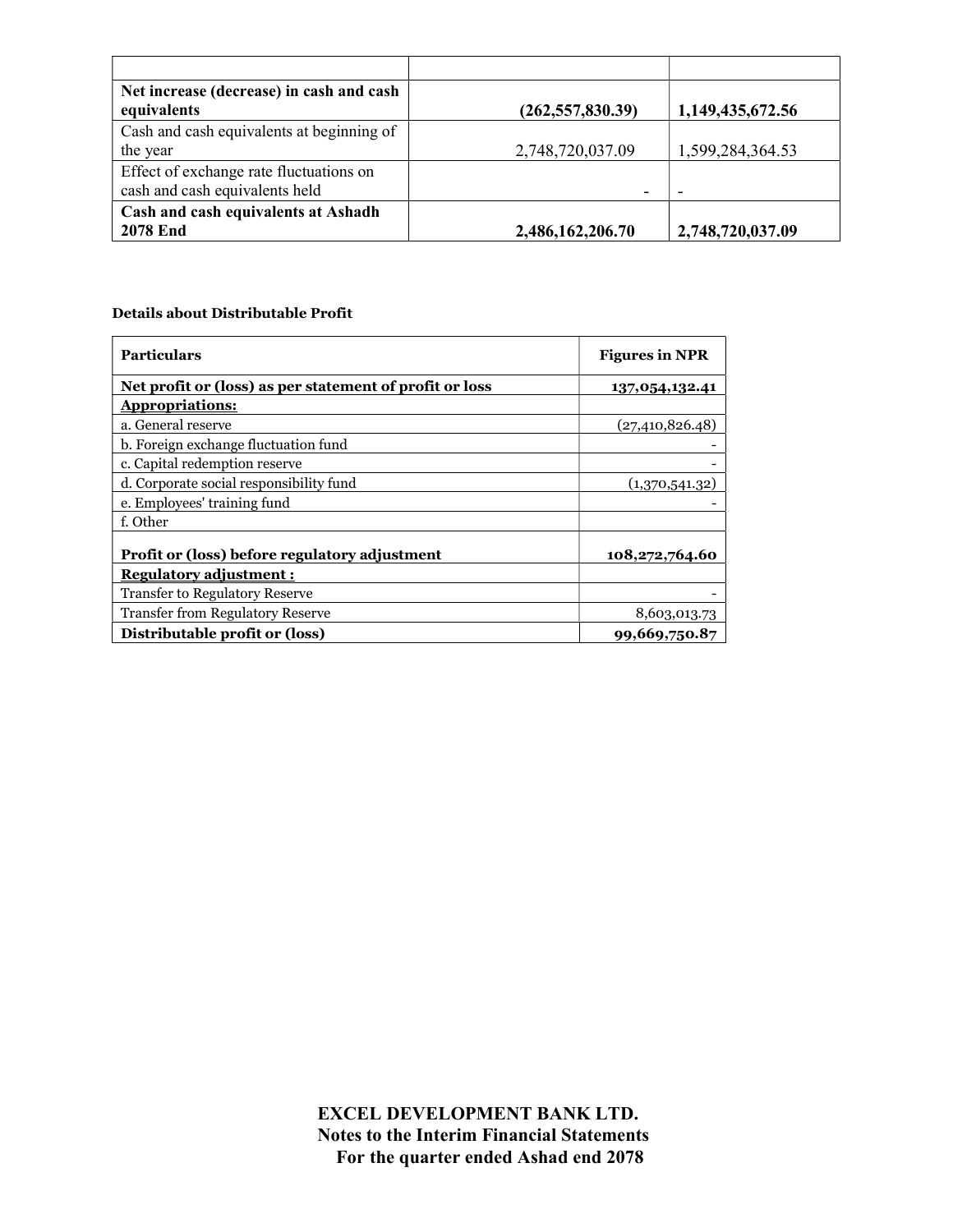#### 1. Basis of Preparation

The Interim financial statements of the Bank have been prepared in accordance with Nepal Financial Reporting Standards (NFRS), including the carve-outs issued by the Institute of Chartered Accountants of Nepal. The disclosures made in the condensed interim financial information have been limited based on the format prescribed by Nepal Rastra Bank through NRB Directive 2077.

#### 2. Statement of Compliance

The interim financial statements have been prepared in accordance with Nepal Financial Reporting Standards (NFRS) and carve-outs issued by the Institute of Chartered Accountants of Nepal, which allowed alternative treatments and the bank adopted following carve outs:

NAS 39: Financial Instruments: Recognition and measurement,

- Impairment accounting,
- Calculation of interest income on amortized cost

Financial information has been recorded in compliance with directives of Nepal Rastra Bank and relevant business practices followed by the bank unless as adjusted for compliance with NFRS.

#### 3. Use of Estimates, Assumptions and Judgments

The preparation of Financial Statements in conformity with Nepal Financial Reporting Standards (NFRS) requires the management to make judgments, estimates and assumptions that affect the application of accounting policies and the reported amounts of assets, liabilities, income and expenses. Actual results may differ from these estimates.

#### 4. Changes in Accounting Policies

There are no changes in accounting policies and methods of computation since the publication of annual accounts for the quarter end Ashad 2078.

#### 5. Significant Accounting Policies

The accounting policies applied and method of computation followed in the preparation of the interim financial statement is in consistent with the accounting policies applied and method of computation followed in preparation of the annual financial statement.

#### 5.1 Basis of Measurement

The interim financial statements are prepared on a historical cost basis, except for available for sale investments, assets held for sale and discontinued operations, other financial assets and liabilities held for trading and financial assets and liabilities designated at fair value through profit or loss (FVPL), all of which are measured at fair value.

#### 5.2 Basis of Consolidation

The Bank does not have control over any other entity for consolidation of Financial Statements.

# 5.3 Cash and Cash equivalent

Cash and cash equivalents include cash in hand, balances with B/FIs, money at call and short notice and highly liquid financial assets with original maturities of three months or less from the acquisition dates that are subject to an insignificant risk of changes in their fair value and are used by the Bank in the management of its short-term commitments.

Cash and cash equivalents are presented in the carrying value in the statement of financial position.

# 5.4 Financial Assets and Financial Liabilities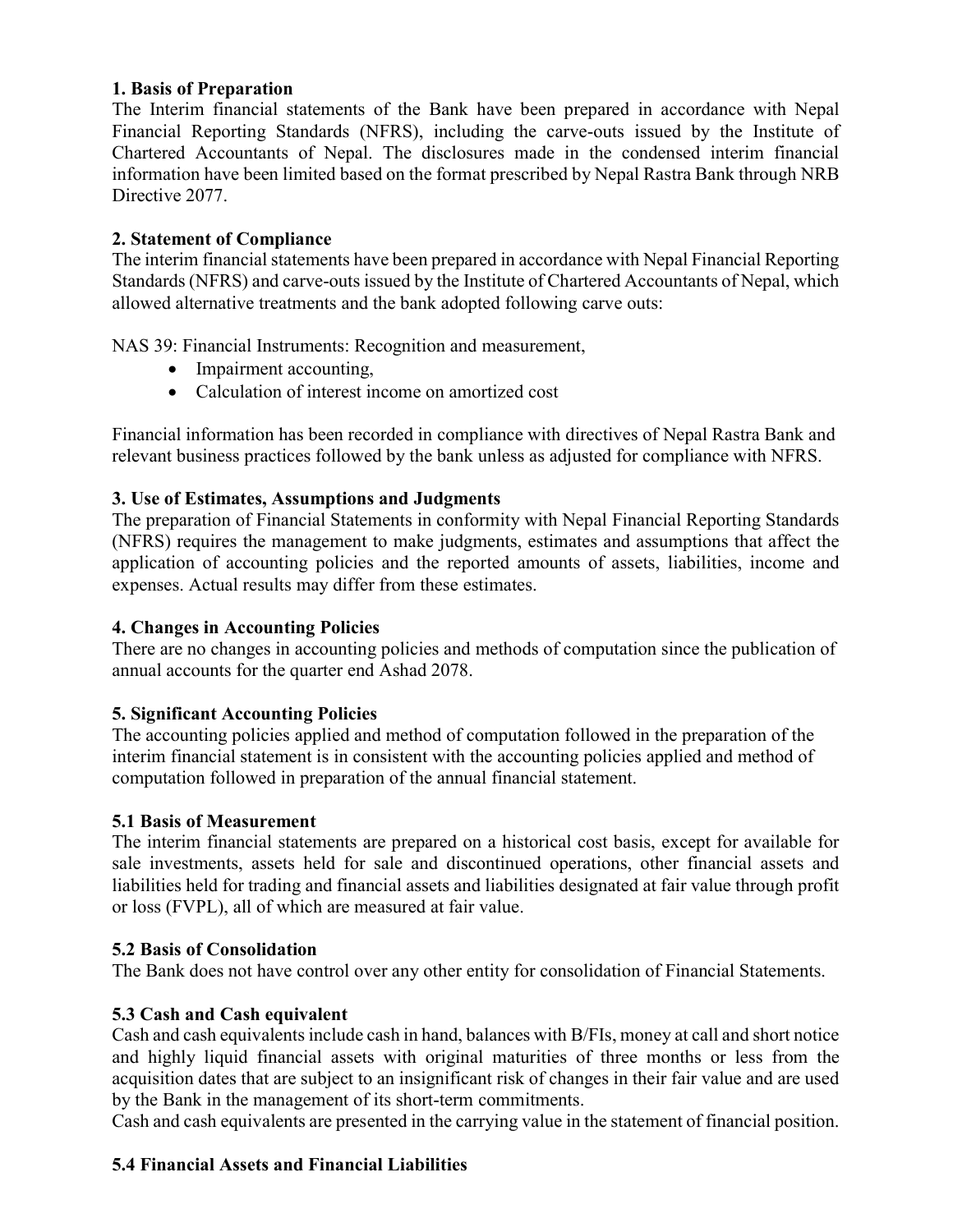#### A. Recognition

The Bank initially recognizes a financial asset or a financial liability in its statement of financial position when, and only when, it becomes party to the contractual provisions of the instrument. The Bank initially recognize loans and advances, deposits issued on the date that they are originated which is the date that the Bank becomes party to the contractual provisions of the instruments. Investments in equity instruments, bonds, debenture, Government securities, NRB bond or deposit auction, reverse repos, outright purchase are recognized on trade date at which the Bank commits to purchase/ acquire the financial assets. Regular way purchase and sale of financial assets are recognized on settlement date.

#### B. Classification

#### I. Financial Assets

The Bank classifies the financial assets subsequently measured at amortized cost or fair value on the basis of the Bank's business model for managing the financial assets and the contractual cash flow characteristics of the financial assets.

The two classes of financial assets are as follows:

#### i. Financial assets measured at amortized cost

The Bank classifies a financial asset measured at amortized cost if both of the following conditions are met:

- The asset is held within a business model whose objective is to hold assets in order to collect contractual cash flows and
- The contractual terms of the financial asset give rise on specified dates to cash flows that are solely payments of principal and interest on the principal amount outstanding.

#### ii. Financial asset measured at fair value

Financial assets other than those measured at amortized cost are measured at fair value. Financial assets measured at fair value are further classified into two categories as below:

# Financial assets at fair value through profit or loss

Financial assets are classified as fair value through profit or loss (FVTPL) if they are held for trading or are designated at fair value through profit or loss. Upon initial recognition, transaction cost is directly attributable to the acquisition are recognized in profit or loss as incurred. Such assets are subsequently measured at fair value and changes in fair value are recognized in Statement of Profit or Loss.

#### Financial assets at fair value through other comprehensive income

Investment in an equity instrument that is not held for trading and at the initial recognition, the Bank makes an irrevocable election that the subsequent changes in fair value of the instrument is to be recognized in other comprehensive income are classified as financial assets at fair value though other comprehensive income. Such assets are subsequently measured at fair value and changes in fair value are recognized in other comprehensive income.

#### II. Financial Liabilities

The Bank classifies its financial liabilities, other than financial guarantees and loan commitments, as follows;

# Financial Liabilities at Fair Value through Profit or Loss

Financial liabilities are classified as fair value through profit or loss if they are held for trading or are designated at fair value through profit or loss. Upon initial recognition, transaction costs are directly attributable to the acquisition are recognized in Statement of Profit or Loss as incurred. Except for particular liabilities designated as at FVTPL, the amount of the change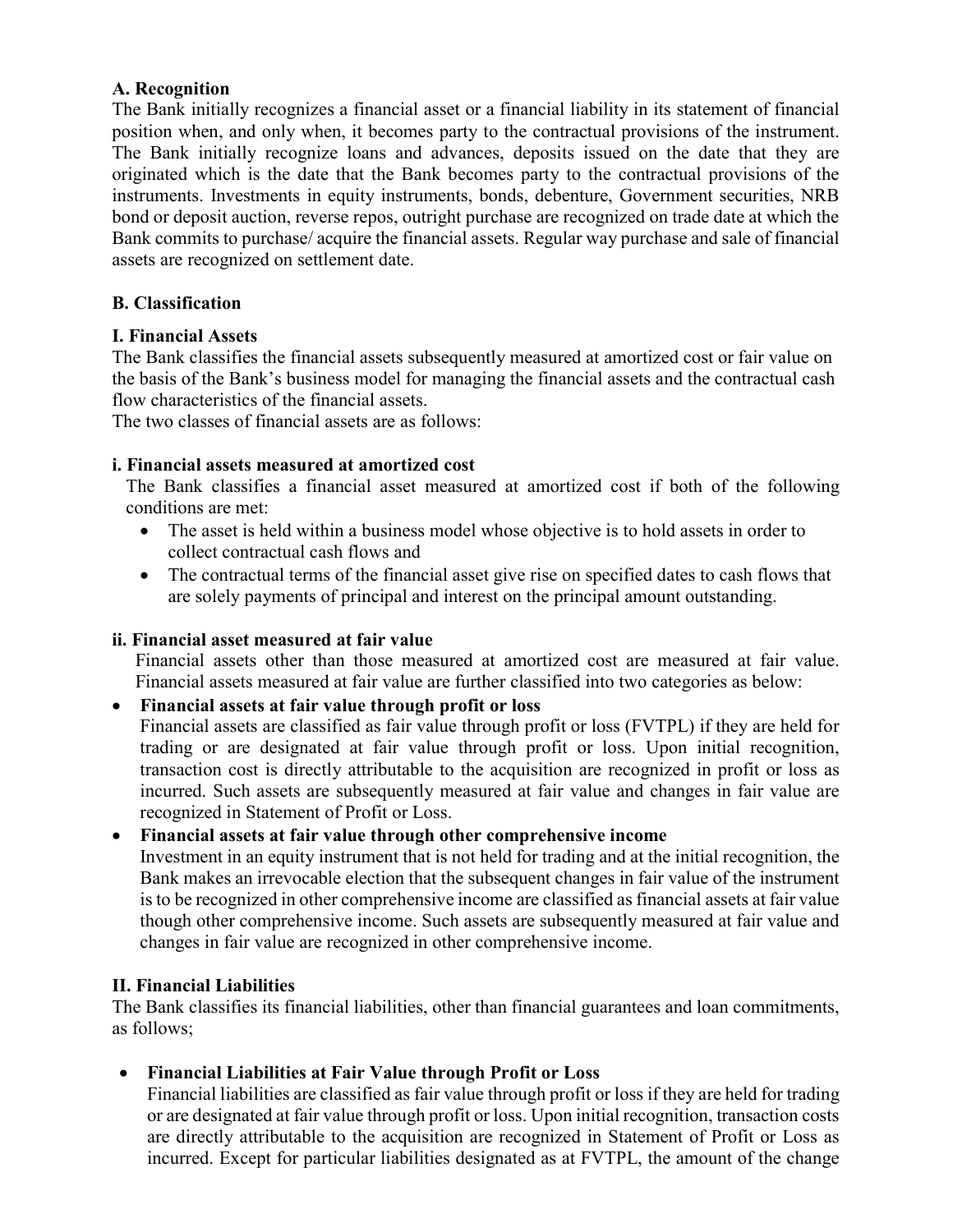in the fair value that is attributable to changes in the liability's credit risk is recognized in Other Comprehensive Income.

# Financial Liabilities measured at amortized cost

All financial liabilities other than measured at fair value though profit or loss are classified as subsequently measured at amortized cost using effective interest rate method.

# C. Measurement

# i. Initial Measurement

A financial asset or financial liability is measured initially at fair value plus transaction costs that are directly attributable to its acquisition or issue except on the case of financial assets and liabilities recorded at fair value through profit or loss. Transaction cost in relation to financial assets and liabilities at fair value through profit or loss are recognized in Statement of Profit or Loss.

# ii. Subsequent Measurement

A financial asset or financial liability is subsequently measured either at fair value or at amortized cost based on the classification of the financial asset or liability. Financial asset or liability classified as measured at amortized cost is subsequently measured at amortized cost using effective interest rate method.

Financial assets classified at fair value are subsequently measured at fair value. The subsequent changes in fair value of financial assets at fair value through profit or loss are recognized in Statement of Profit or Loss whereas of financial assets at fair value through other comprehensive income are recognized in other comprehensive income.

# 5.4.1 De-recognition

# De-recognition of Financial Assets

The Bank derecognizes a financial asset when the contractual rights to the cash flows from the financial asset expire, or it transfers the rights to receive the contractual cash flows in a transaction in which substantially all the risks and rewards of ownership of the financial asset are transferred or in which the Bank neither transfers nor retains substantially all the risks and rewards of ownership and it does not retain control of the financial asset.

# De-recognition of Financial Liabilities

Financial liability is derecognized when the obligation under the liability is discharged or canceled or expired. Where an existing financial liability is replaced by another from the same lender on substantially different terms, or the terms of an existing liability are substantially modified, such an exchange or modification is treated as a de-recognition of the original liability and the recognition of a new liability. The difference between the carrying value of the original financial liability and the consideration paid is recognized in Statement of Profit or Loss.

# 5.4.2 Determination of Fair Value

Assets and liabilities carried at fair value or for which fair values are disclosed have been classified into three levels according to the observability of the significant inputs used to determine the fair values. Changes in the observability of significant valuation inputs during the reporting period may result in a transfer of assets and liabilities within the fair value hierarchy. The Bank recognizes transfers between levels of the fair value hierarchy when there is a significant change in either its principal market or the level of observability of the inputs to the valuation techniques as at the end of the reporting period.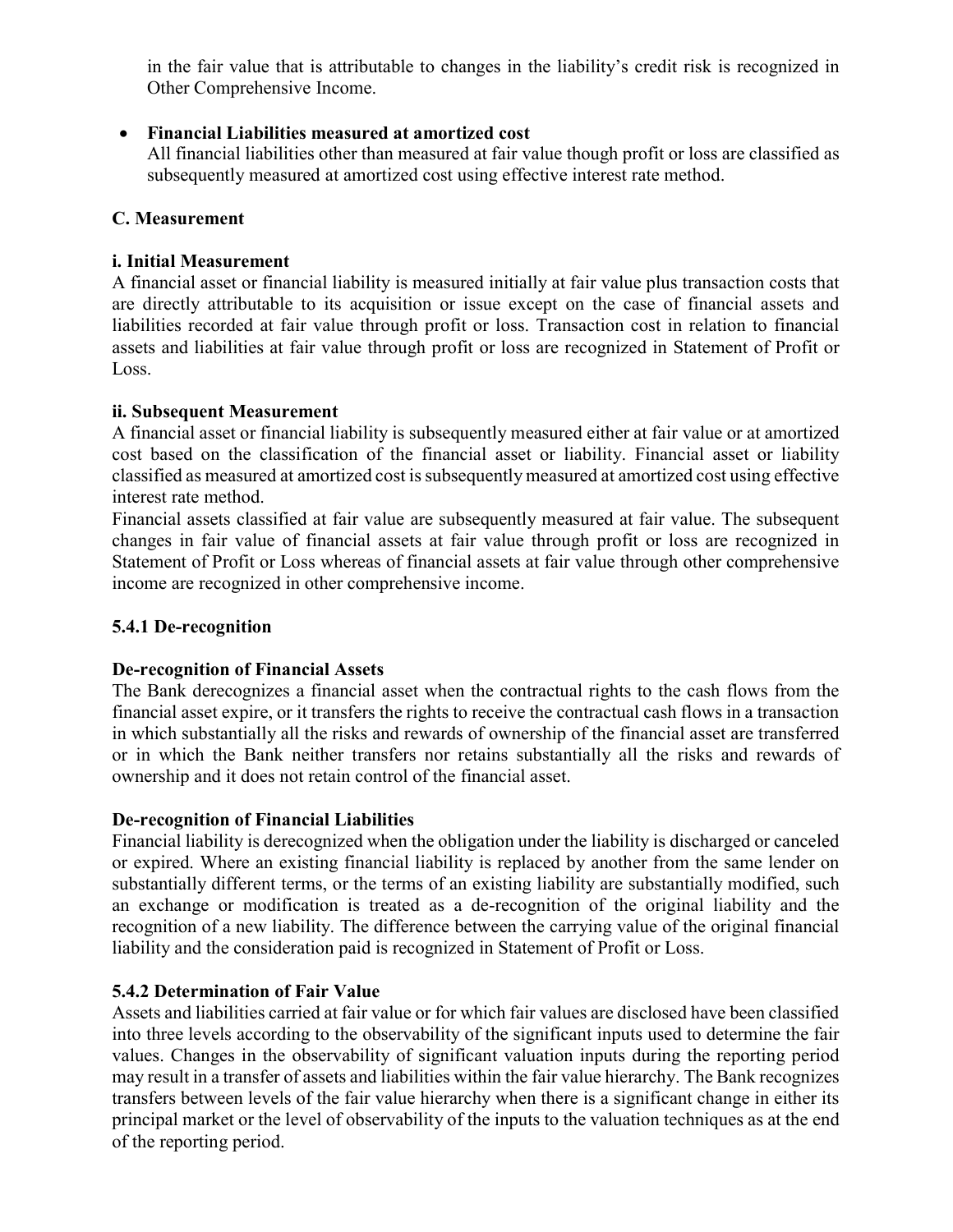The fair values are determined according to the following hierarchy:

Level 1 fair value measurements are those derived from unadjusted quoted prices in active markets for identical assets or liabilities.

Level 2 valuations are those with quoted prices for similar instruments in active markets or quoted prices for identical or similar instruments in inactive markets and financial instruments valued using models where all significant inputs are observable.

Level 3 portfolios are those where at least one input, which could have a significant effect on the instrument's valuation, is not based on observable market data.

When available, the Bank measures the fair value of an instrument using quoted prices in an active market for that instrument. A market is regarded as active if quoted prices are readily and regularly available and represent actual and regularly occurring market transactions on an arm's length basis. If a market for a financial instrument is not active, the Bank establishes fair value using a valuation technique. Valuation techniques include using recent arm's length transactions between knowledgeable, willing parties (if available), reference to the current fair value of other instruments that are substantially the same, discounted cash flow analyses.

The best evidence of the fair value of a financial instrument at initial recognition is the transaction price – i.e. the fair value of the consideration given or received. However, in some cases, the fair value of a financial instrument on initial recognition may be different to its transaction price. If such fair value is evidenced by comparison with other observable current market transactions in the same instrument (without modification) or based on a valuation technique whose variables include only data from observable markets, then the difference is recognized in profit or loss on initial recognition of the instrument. In other cases, the difference is not recognized in profit or loss immediately but is recognized over the life of the instrument on an appropriate basis or when the instrument is redeemed, transferred or sold, or the fair value becomes observable.

All unquoted equity investments are recorded at cost, considering the non-trading of promoter shares up to the date of balance sheet, the market price of such shares could not be ascertained with certainty. Hence, these investments are recognized at cost net of impairment, if any.

# 5.4.3 Impairment

At each reporting date the Bank assesses whether there is any indication that an asset may have been impaired. If such indication exists, the recoverable amount is determined. A financial asset or a group of financial assets is impaired and impairment losses are incurred if, and only if, there is objective evidence of impairment as a result of one or more events occurring after the initial recognition of the asset (a loss event), and that loss event (or events) has an impact on the estimated future cash flows of the financial asset or group of financial assets that can be reliably estimated. The Bank considers the following factors in assessing objective evidence of impairment:

- Whether the counterparty is in default of principal or interest payments.
- When a counterparty files for bankruptcy and this would avoid or delay discharge of its obligation.
- Where the Bank initiates legal recourse of recovery in respect of a credit obligation of the counterpart.
- Where the Bank consents to a restructuring of the obligation, resulting in a diminished financial obligation, demonstrated by a material forgiveness of debt or postponement of scheduled payments.
- Where there is observable data indicating that there is a measurable decrease in the estimated future cash flows of a group of financial assets, although the decrease cannot yet be identified with specific individual financial assets.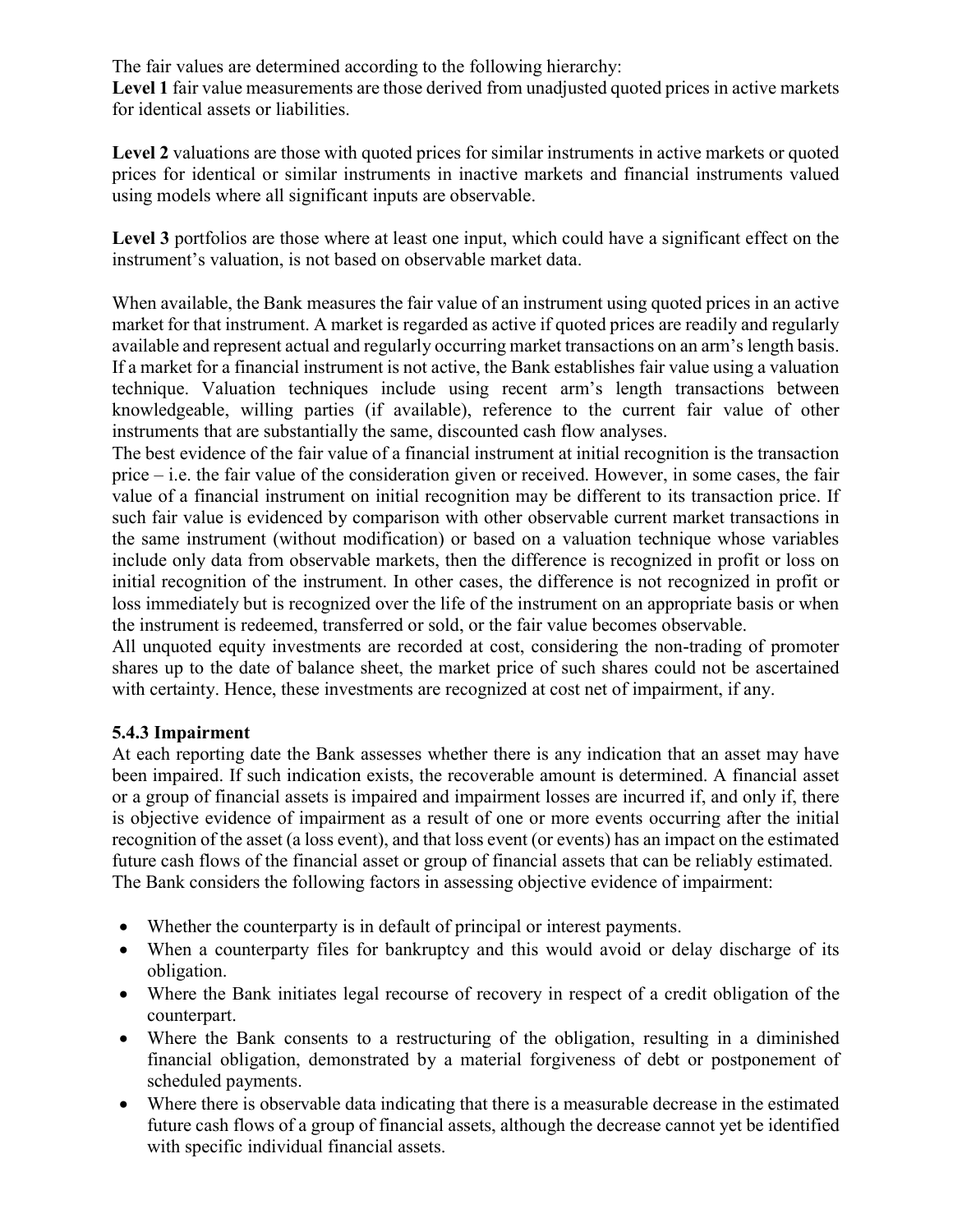The Bank considers evidence of impairment for loans and advances and held-to-maturity investment securities at both a specific asset and collective level. All individually significant loans and advances and investment securities measured at amortized cost are assessed for specific impairment. Those found not to be specifically impaired are then collectively assessed for any impairment that has been incurred but not yet identified.

Loans and advances and investment securities measured at amortized cost that are not individually significant are collectively assessed for impairment by grouping together loans and advances and investment securities measured at amortized cost with similar risk characteristics. In assessing collective impairment, the Bank uses statistical modelling of historical trends of the probability of default, the timing of recoveries and the amount of loss incurred, adjusted for management's judgment as to whether current economic and credit conditions are such that the actual losses are likely to be greater or less than suggested by historical trends. Default rates, loss rates and the expected timing of future recoveries are regularly benchmarked against actual outcomes to ensure that they remain appropriate.

#### a) Impairment losses on assets measured at amortized cost

#### As per NAS 39

Financial assets carried at amortized cost (such as amounts due from Banks, loans and advances to customers as well as held–to–maturity investments is impaired, and impairment losses are recognized, only if there is objective evidence as a result of one or more events that occurred after the initial recognition of the asset. The amount of the loss is measured as the difference between the asset's carrying amount and the deemed recoverable value of loan.

Loans and advances to customers with significant value i.e. (30% of total loan outstanding) individually are assessed for individual impairment test. The recoverable value of loan is estimated on the basis of realizable value of collateral and the conduct of the borrower/past experience of the bank. Assets that are individually assessed and for which no impairment exists are grouped with financial assets with similar credit risk characteristics and collectively assessed for impairment. The credit risk statistics for each group of the loan and advances are determined by management prudently being based on the past experience. For the purpose of collective assessment of impairment Bank has categorized assets in broad products.

If, in a subsequent year, the amount of the estimated impairment loss increases or decreases because of an event occurring after the impairment was recognized, the previously recognized impairment loss is increased or reduced by adjusting the other reserves and funds (impairment reserve) in statement of other comprehensive income and statement of changes in equity. If a write–off is later recovered, the recovery is credited to the 'Statement of Profit or Loss.

#### Loan Loss Provision as per Nepal Rastra Bank Directive

Loan loss provisions in respect of non-performing loans and advances are based on management's assessment of the degree of impairment of the loans and advances, subject to the minimum provisioning level prescribed in relevant NRB Directives. Provision is made for possible losses on loans and advances including bills purchased at 1% to 100% on the basis of classification of loans and advances, overdraft and bills purchased in accordance with NRB directives.

#### 5.5 Trading Assets

Trading assets and liabilities are those assets and liabilities that the Bank acquires or incurs principally for the purpose of selling or repurchasing in the near term or holds as part of a portfolio that is managed together for short-term profit or position taking.

Trading assets and liabilities are initially recognized at fair value and subsequently measured at fair value in the statement of financial position, with transaction costs recognized in profit or loss.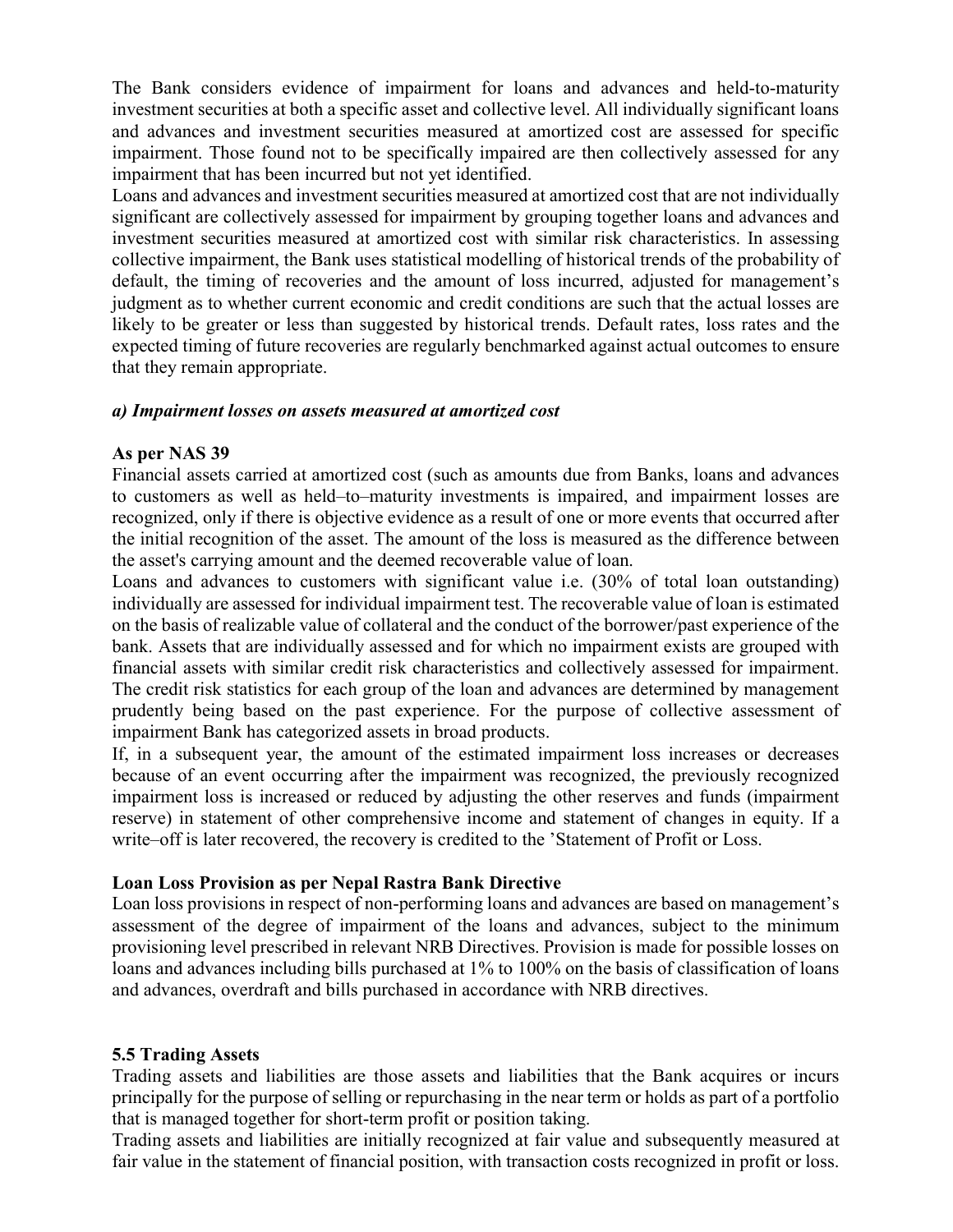All changes in fair value are recognized as part of net trading income in profit or loss as regarded as fair value through profit and loss account.

# 5.6 Derivatives Assets and Derivative Liabilities

The Bank does not deal with any derivative financial instruments.

# 5.7 Property and Equipment

#### a. Recognition and Measurement

The cost of an item of property and equipment is recognized as an asset, initially recognized at cost, if, and only if:

- it is probable that future economic benefits associated with the item will flow to the entity; and
- the cost of the item can be measured reliably.

Cost includes purchase price including any non-refundable taxes after deducting volume rebates and trade discounts and such other costs that are incurred to bring asset to location and condition to be operating in a manner intended by management.

The cost of self-constructed assets includes the following:

- the cost of materials and direct labor;
- any other costs directly attributable to bringing the assets to a working condition for their intended use;
- when the Bank has an obligation to remove the asset or restore the site, an estimate of the costs of dismantling and removing the items and restoring the site on which they are located; and
- Capitalized borrowing costs for qualifying assets
- The Bank adopts cost model for entire class of property and equipment. Neither class of the property and equipment are measured at revaluation model nor is their fair value measured at the reporting date. The items of property and equipment are measured at cost less accumulated depreciation and any accumulated impairment losses.

Purchased software that is integral to the functionality of the related equipment is capitalized as part of that equipment.

Subsequent expenditure is capitalized if it is probable that the future economic benefits from the expenditure will flow to the Bank. Ongoing repairs and maintenance to keep the assets in working condition are expensed as incurred. Any gain or loss on disposal of an item of property and equipment (calculated as the difference between the net proceeds from disposal and the carrying amount of the item) is recognized within other income in profit or loss.

# b. Capital Work in Progress (CWIP)

The Bank does not have any CWIP as on the reporting date.

# c. Depreciation

Depreciation is calculated by using the Straight-line method to allocate their cost or valuation of the Property & Equipment over their estimated useful lives, as follows except for land, which is not subject to depreciation:

| <b>Asset Category</b> | <b>Estimated Useful Lives (in years)</b> |
|-----------------------|------------------------------------------|
| Building              |                                          |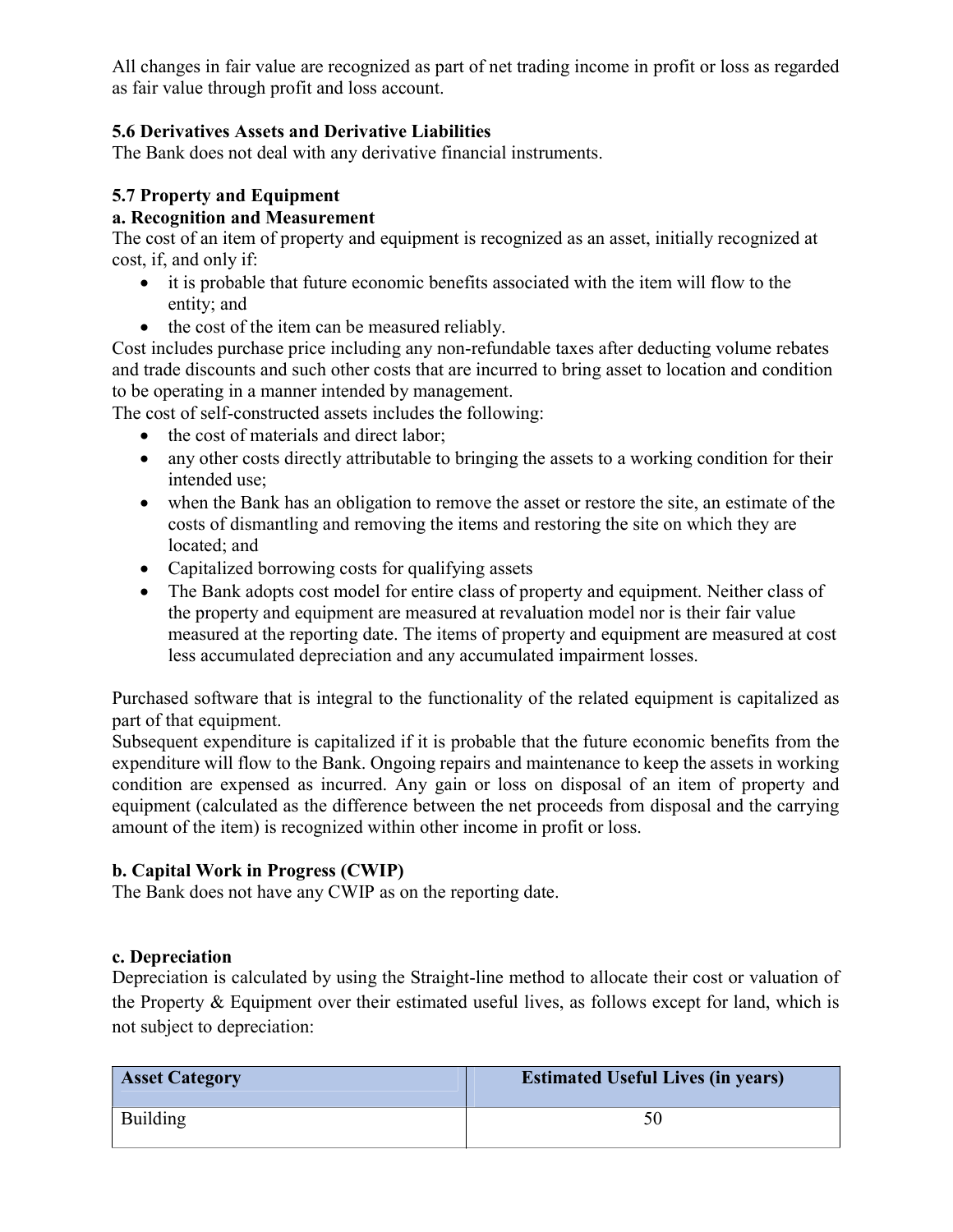| <b>Motor Vehicles</b>           |  |
|---------------------------------|--|
| <b>Computer and Accessories</b> |  |
| Furniture and fixtures          |  |
| Machineries                     |  |
| Office Equipment                |  |

Value and estimated useful lives of Property and equipment are reviewed at each year end and adjusted, if appropriate. Assets having acquisition cost less than NPR 5,000 are charged as an expense in the Statement of Profit or Loss.

# d. De-recognition

The carrying amount of Property and Equipment are derecognized on disposal or when no future economic benefits are expected from its use or disposal. The gain or loss arising from the derecognition of an item of property and equipment are included in profit or loss when the item is derecognized except for sales & lease back transaction. The gain is not be classified as revenue.

# 5.8 Intangible Assets/ Goodwill

#### Computer software

Acquired computer software licenses are capitalized on the basis of the costs incurred to acquire and bring to use the specific software. Costs associated with the development of software are capitalized where it is probable that it will generate future economic benefits in excess of its cost. Computer software costs are amortized on the basis of expected useful life. Costs associated with maintaining software are recognized as an expense as incurred.

Intangible Assets, except for goodwill, are amortized on a straight–line basis in the Statement of Profit or Loss from the date when the asset is available for use, over the best of its useful economic life based on a pattern in which the asset's economic benefits are consumed by the bank. Amortization methods, useful lives, residual values are reviewed at each financial year end and adjusted if appropriate.

| <b>Asset Category</b> | <b>Amortization Period</b> |
|-----------------------|----------------------------|
| Computer Software     | 5 years                    |
| Licenses              | 5 years                    |

# 5.9 Investment Property

#### Investment Property

Investment properties include land or land and buildings other than those classified as property and equipment and non-current assets held for sale. Generally, it includes land, land and building acquired by the Bank as non-banking assets but remains unsold at the reporting date. The Bank does not have Investment Property as on the reporting date.

# 5.10 Income Tax

Tax expense comprises current and deferred tax expense. Current tax and deferred tax are recognized in profit or loss except to the extent that they relate to items recognized directly in equity or in other comprehensive income.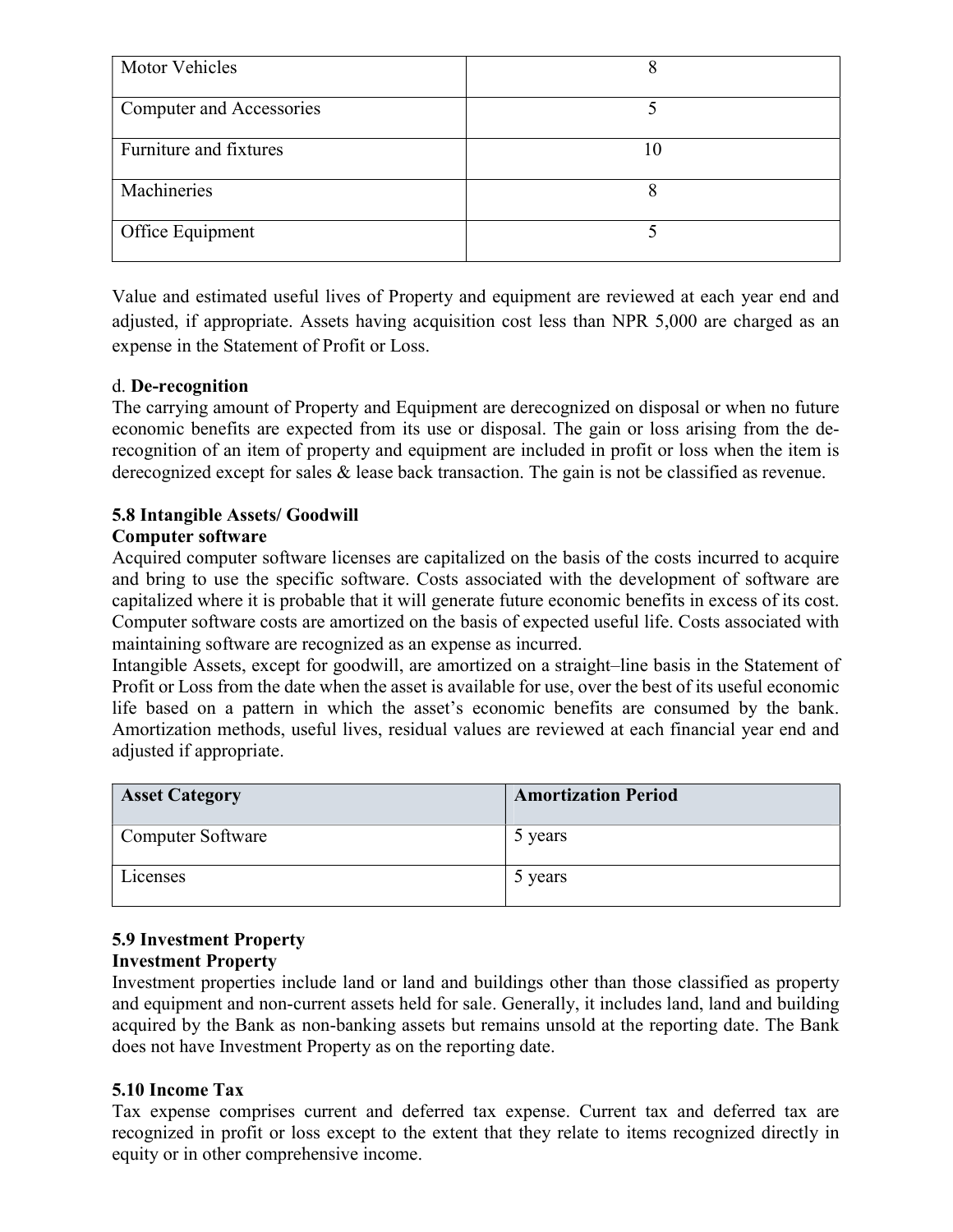#### a. Current Tax

Current tax is the expected tax payable or recoverable on the taxable income or loss for the year, using tax rates enacted or substantively enacted at the reporting date, and any adjustment to tax payable in respect of previous years.

#### b. Deferred Tax

Deferred tax is recognized in respect of temporary differences between the carrying amounts of assets and liabilities for financial reporting purposes and the amounts used for taxation purposes. However, the deferred tax has not been calculated for the interim quarter ended 31 Ashad, 2078. Deferred income tax is determined using tax rate applicable to the Bank as at the reporting date which is expected to apply when the related deferred income tax asset is realized or the deferred income tax liability is settled. Deferred tax assets are recognized where it is probable that future taxable profit will be available against which the temporary differences can be utilized.

#### 5.11 Deposits, debts securities issued and subordinated liabilities

#### a. Deposits

The Bank accepts deposits from its customers under account, current, call, term deposits and margin accounts which allows money to be deposited and withdrawn by the account holder. These transactions are recorded on the bank's books, and the resulting balance is recorded as a liability for the Bank and represents the amount owed by the Bank to the customer.

#### b. Debt Securities Issued

The Bank does not have any debt securities issued as on the reporting date.

#### c. Subordinated Liabilities

Subordinated liabilities are those liabilities which at the event of winding up are subordinate to the claims of depositors, debt securities issued and other creditors. The Bank does not have any of such subordinated liabilities.

#### 5.12 Provisions

The Bank recognizes a provision if, as a result of past event, the Bank has a present constructive or legal obligation that can be reliability measured and it is probable that an outflow of economic benefit will be required to settle the obligation.

A disclosure for contingent liability is made when there is a possible obligation or a present obligation as a result of past event that may but probably will not require an outflow of resources. When there is a possible obligation or a present obligation in respect of which the likelihood of outflow of resources is remote, no provision or disclosure is made.

A provision for onerous contract is recognized when the expected benefits to be derived by the Bank from a contract are lower than the unavoidable cost of meeting its obligation under the contract.

Provisions are reviewed at each reporting date and adjusted to reflect the current best estimate. If it is no longer probable that an outflow of resources would be required to settle the obligation, the provision is reversed. Contingent assets are not recognized in the interim financial statements if it is not probable that the amount will be received. If it is probable, then disclosure is given for the contingent asset. However, contingent assets are assessed continually and if it is virtually certain that an inflow of economic benefits will arise, the asset and related income are recognized in the period in which the change occurs.

#### 5.13 Revenue Recognition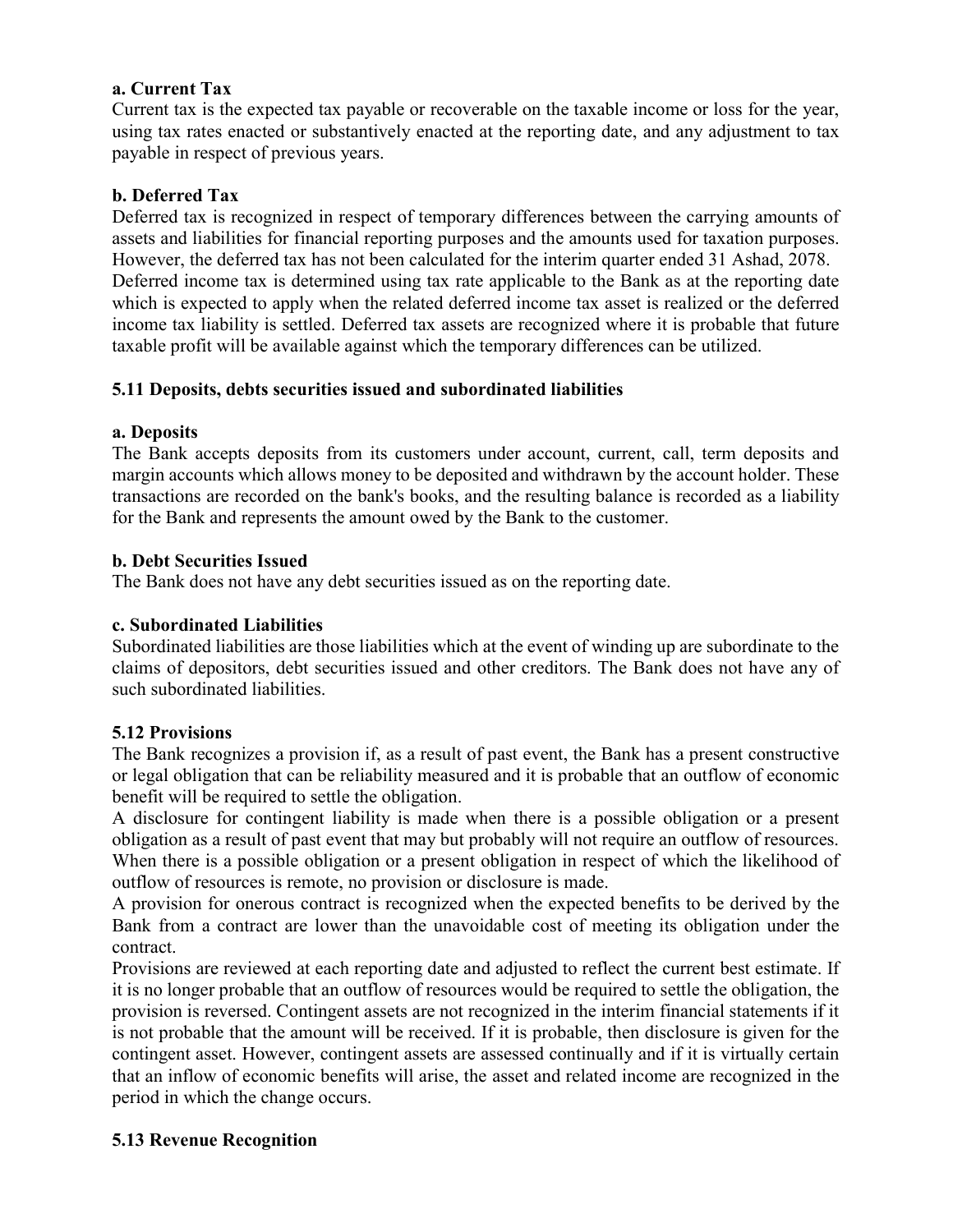Revenue is the gross inflow of economic benefits during the period arising from the course of the ordinary activities of an entity when those inflows result in increases in equity, other than increases relating to contributions from equity participants. Revenue is recognized to the extent it is probable that the economic benefits will flow to the Bank and the revenue can be reliably measured. Revenue is not recognized during the period in which its recoverability of income is not probable. The Bank's revenue comprises of interest income, fees and commission, foreign exchange income, cards income, remittance income, etc. and the bases of incomes recognition are as follows:

#### a. Interest Income

Interest income on available-for-sale assets and financial assets held at amortized cost are recognized using the Bank's normal interest rate which is very close to effective interest rate using effective interest rate method.

For income from loans and advances to customers, initial charges are not amortized over the life of the loan and advances as the income so recognized closely approximates the income that would have been derived under effective interest rate method. The difference is not considered material. The Bank considers that the cost of exact calculation of effective interest rate method exceeds the benefit that would be derived from such compliance.

The effective interest method is a method of calculating the amortized cost of a financial asset or a financial liability and of allocating the interest income or interest expense over the relevant period. The effective interest rate is the rate that discounts estimated future cash payments or receipts through the expected life of the financial instrument or, when appropriate, a shorter period, to the net carrying amount of the financial asset or financial liability. When calculating the effective interest rate, the Bank estimates cash flows considering all contractual terms of the financial instrument (for example, prepayment options) but does not consider future credit losses.

#### b. Fees & Commission

Fees and commissions are recognized on an accrual basis when the service has been provided or significant act performed whenever the benefit exceeds cost in determining such value. Whenever, the cost of recognizing fees and commissions on an accrual basis exceeds the benefit in determining such value, the fees and commissions are charged off during the year

#### c. Dividend Income

Dividend income are recognized when right to receive such dividend is established. Usually this is the ex-dividend date for equity securities. Dividends are presented in net trading income, net income from other financial instruments at fair value through profit or loss or other revenue based on the underlying classification of the equity investment.

#### d. Net Trading Income

Net trading income comprises gains less losses related to trading assets and liabilities, and includes all realized and unrealized fair value changes, interest, dividends and foreign exchange differences.

#### e. Net Income from other financial instrument at fair value through Profit or Loss

Gains and losses arising from changes in the fair value of financial instruments designated at fair value through profit or loss are included in the statement of profit or loss in the period in which they arise. Contractual interest income and expense on financial instruments held at fair value through profit or loss is recognized within net interest income.

#### 5.14 Interest expense

Interest expense on all financial liabilities including deposits are recognized in profit or loss using effective interest rate method. Interest expense on all trading liabilities are considered to be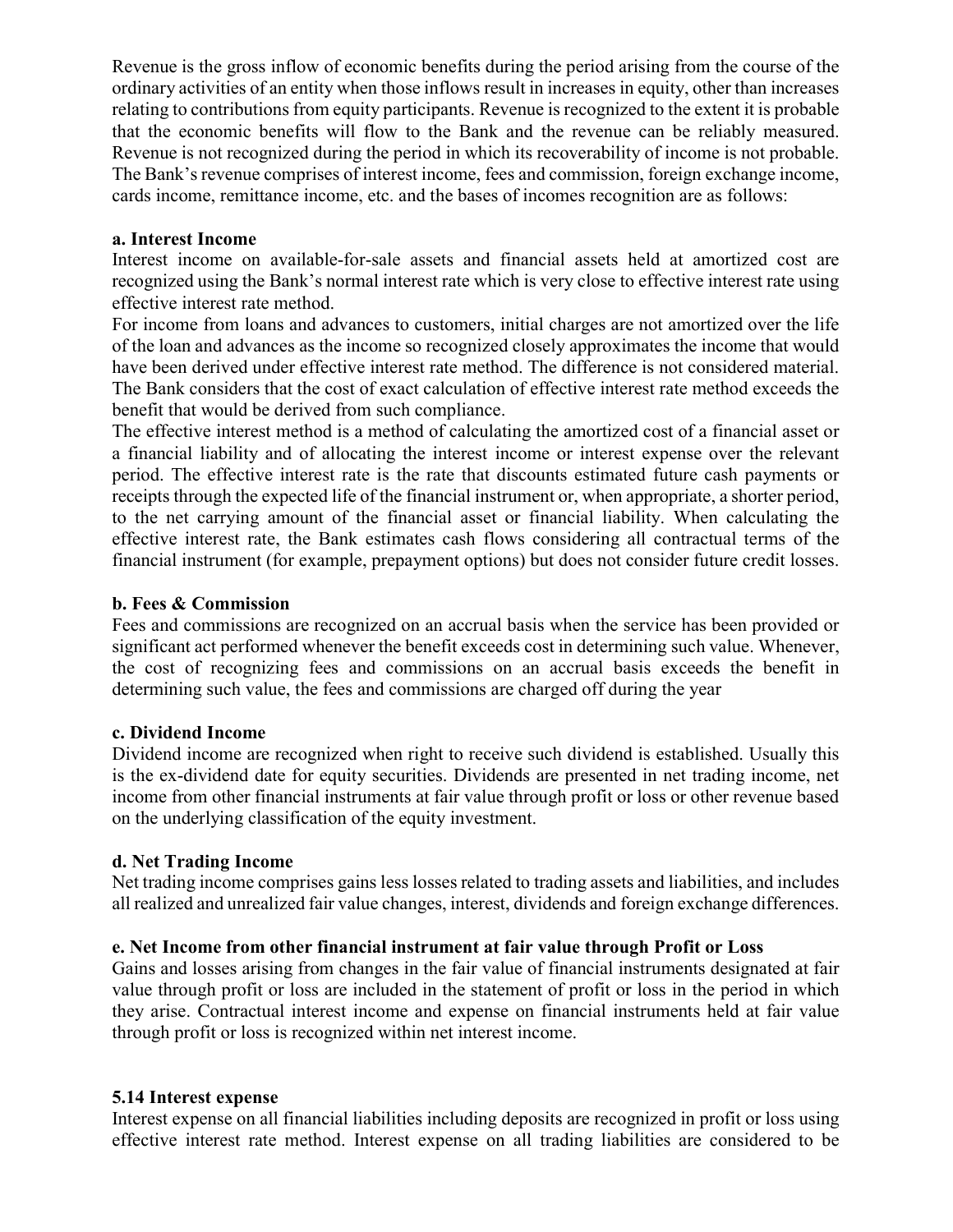incidental to the Bank's trading operations and are presented together with all other changes in fair value of trading assets and liabilities in net trading income.

# 5.15 Employees Benefits

The Bank has schemes of retirement benefits namely Gratuity, Provident Fund and Medical Allowance.

# a. Retirement benefit obligations

The Bank operates a defined contribution plans as provident fund contribution, Gratuity and medical Allowance of its employees and defined benefit plans for the Gratuity payment.

For Provident Fund, the Bank pays contributions to the publicly administered provident fund plans (named Employee Provident Fund) on a mandatory basis, and such amounts are charged to operating expenses. The Bank has no further payment obligations once the contributions have been paid.

The gratuity provision has been provided in line with employee service bylaws of the bank. As these gratuities are defined benefit plans, the liability recognized in the statement of financial position is the present value of the defined benefit obligation less the fair value of plan assets. Such obligations are estimated on the basis of actuarial Valuation. However, the interim actuary valuation has not been conducted.

# b. Long Term Benefit Liability (Accumulated Leave) Long Term Benefit Liability

The Bank provides accumulated leave benefit under its staff byelaw. The Home Leave is accumulated up to 60 days and there is no limit for the accumulation of Sick Leave.

Accumulated leave benefits are treated as long term benefit liability. Accumulated leave obligations are estimated on the basis of actuarial valuation. Long term benefit liability are not subject to same degree of uncertainty as defined benefit plan. Therefore, re-measurement gain/ (loss) on accumulated leave is charged to Statement of Profit or Loss. However, the interim actuary valuation has not been conducted.

The Bank has no further payment obligations once the contributions have been paid.

# 5.16 Leases

The determination of whether an arrangement is a lease, or it contains a lease, is based on the substance of the arrangement and requires an assessment of whether the fulfillment of the arrangement is dependent on the use of a specific asset or assets and the arrangement conveys a right to use the asset. Rentals payable under operating leases are accounted as per contractual agreements entered with lessor.

# 5.17 Foreign Currency Translation

The interim financial statements are presented in Nepalese Rupees (NPR).

Transactions in foreign currencies are initially recorded at the functional currency using rate of exchange ruling at the date of the transaction. Monetary assets and liabilities denominated in foreign currencies are retranslated at the functional currency rate of exchange at the statement of financial position date.

Foreign exchange gains and losses resulting from the settlement of such transactions, and from the translation at year-end exchange rates of monetary assets and liabilities denominated in foreign currencies are recognized in the statement of profit or loss.

Non-monetary assets and liabilities are translated at historical exchange rates if held at historical cost, or year-end exchange rates if held at fair value, and the resulting foreign exchange gains and losses are recognized in either the statement of profit or loss or other comprehensive income depending on the treatment of the gain or loss on the asset or liability.

# 5.18 Financial guarantee and loan commitment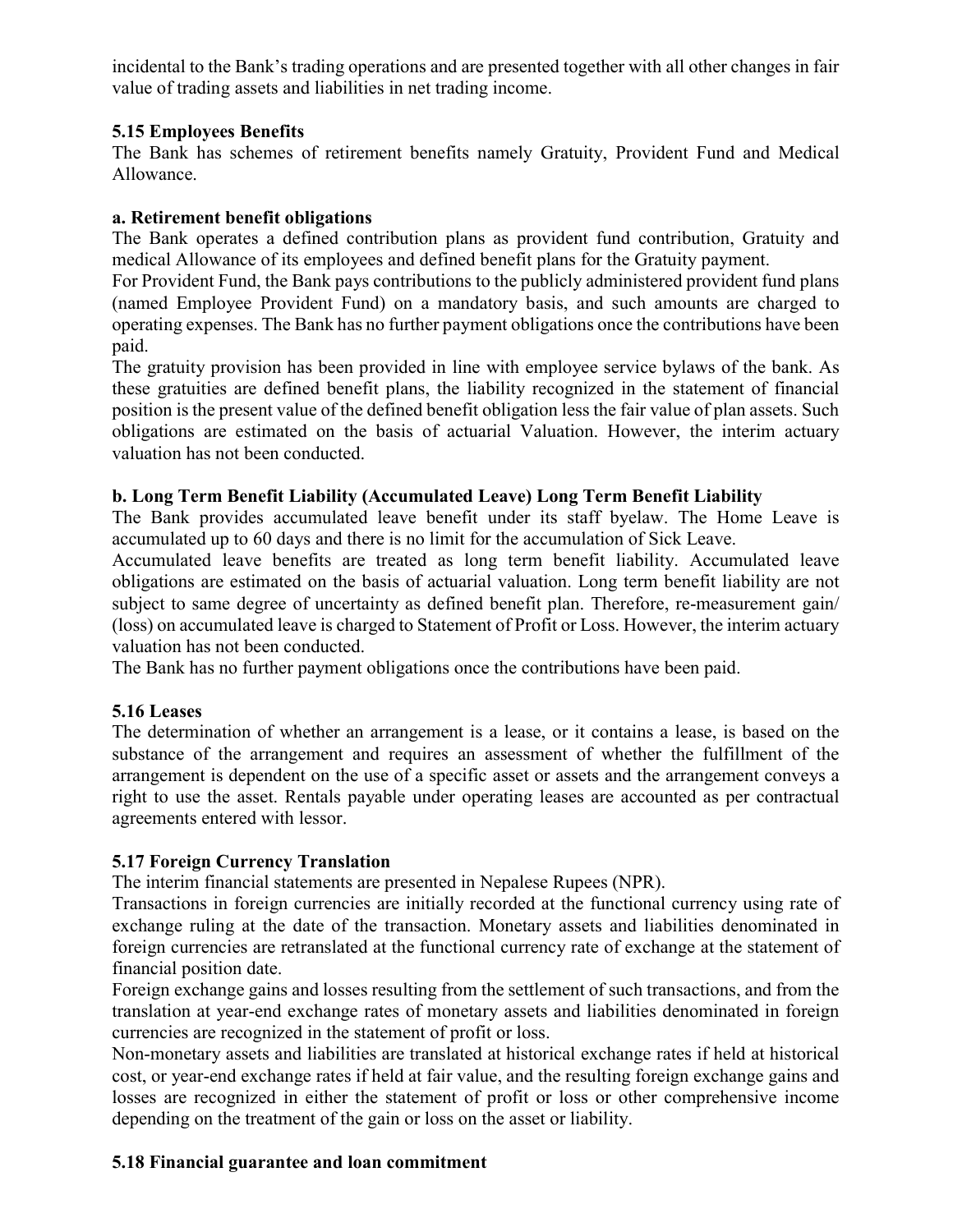Financial guarantees are contracts that require the Bank to make specified payments to reimburse the holder for a loss it incurs because a specified debtor fails to make payment when due in accordance with the terms of a debt instrument. Loan commitments are firm commitments to provide credit under pre-specified terms and conditions.

Loan commitment is the commitment where the Bank has confirmed its intention to provide funds to a customer or on behalf of a customer in the form of loans, overdrafts, future guarantees, whether cancellable or not, or letters of credit and the Bank has not made payments at the reporting date, those instruments are included in these interim financial statements as commitments.

# 5.19 Share Capital and Reserves

The Bank classifies capital instruments as financial liabilities or equity instruments in accordance with the substance of the contractual terms of the instruments. Equity is defined as residual interest in total assets of the Bank after deducting all its liabilities. Common shares are classified as equity of the Bank and distributions thereon are presented in statement of changes in equity. Incremental costs directly attributable to the issue of an equity instrument are deducted from the initial measurement of the equity instruments considering the tax benefits achieved thereon.

The reserves include retained earnings and other statutory reserves such as general reserve, foreign exchange equalization reserve, regulatory reserve, staff training and development fund, CSR reserve etc.

# 5.20 Earnings per share

The Bank presents basic and diluted earnings per share (EPS) data for its ordinary shares. The basic EPS is calculated by dividing the profit or loss attributable to ordinary shareholders of the Bank by the weighted average number of ordinary shares outstanding during the period. Diluted EPS is determined by adjusting the profit or loss attributable to ordinary shareholders and the weighted average number of ordinary shares outstanding for the effects of all dilutive potential ordinary shares.

If the number of ordinary or potential ordinary shares outstanding increases as a result of a capitalization due to right share, bonus issue, the calculation of basic and diluted earnings per share for all periods presented are adjusted retrospectively.

# 6. Segmental Information

The Bank is organized for management and reporting purposes into segments. The segment results that are reported include items directly attributable to a segment as well as those that can be allocated on a reasonable basis. Segmental Reporting is done on the basis of geographical segment.

# 7. Related Party Disclosures

# a) Transaction with related party

Other than the directors' meeting fees and related meeting expenses, no any other transactions are made with related party

# b) Key Managerial Personnel

Key Management Personnel (KMP) of the Bank include members of the Board, Chief Executive Officer and all top-level executives. Followings are a list of Board of Directors and CEO bearing office at 15 July, 2021.

| S.N. | Name of the Key Management Personnel | <b>Post</b>    |
|------|--------------------------------------|----------------|
|      | Mr. Mahendra Kumar Goyal             | Board-Chairman |
|      | Mr. Hem Raj Dhakal                   | Board-Member   |
|      | Mr. Rajan Sharma                     | Board-Member   |
|      | Mr. Parsuram Dahal                   | Board-Member   |